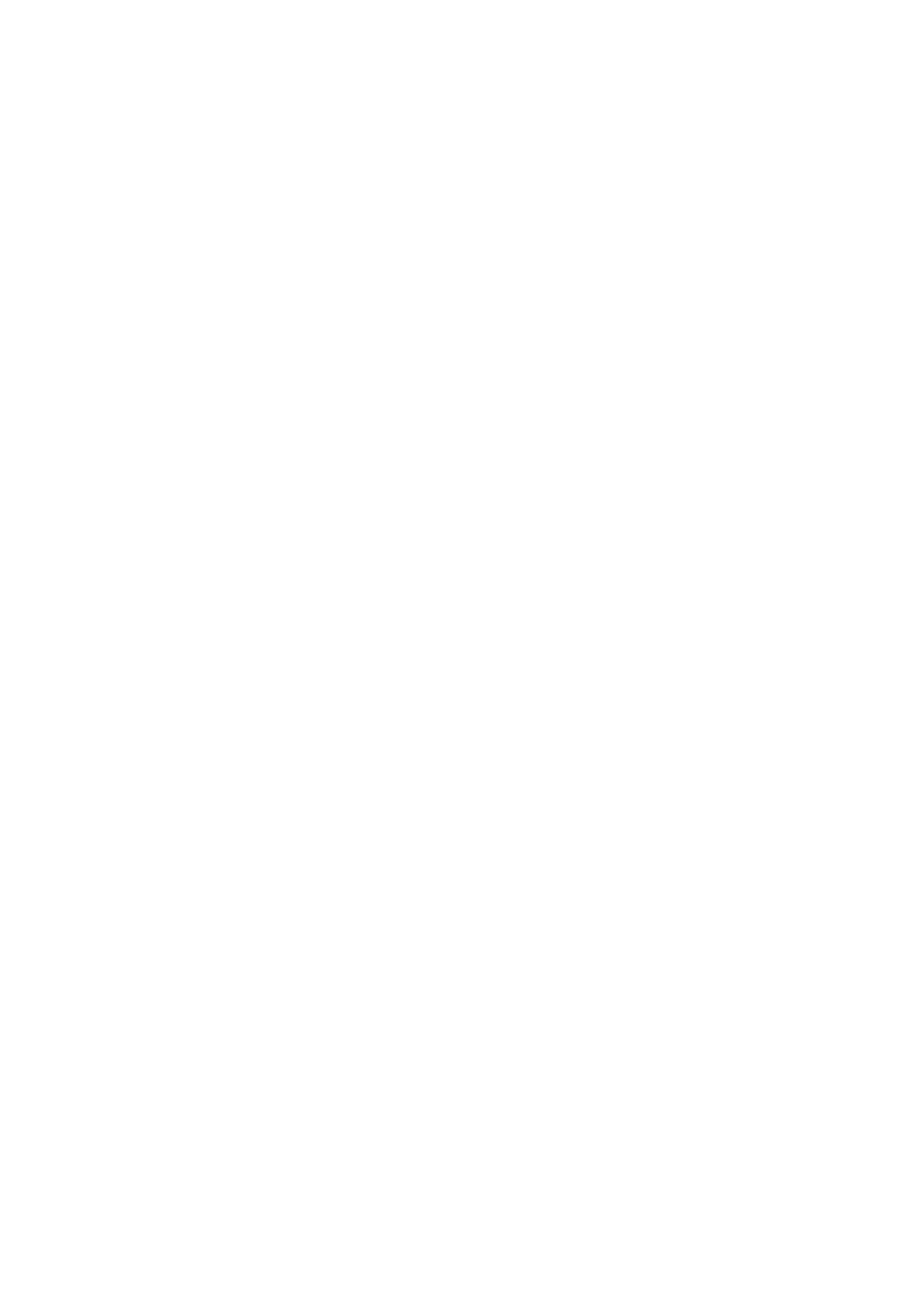Metamorphosis foundation Research report

# **RESEARCH:**  THE EFFECT OF DISINFORMATION AND FOREIGN INFLUENCES ON THE DEMOCRATIC PROCESSES IN NORTH MACEDONIA

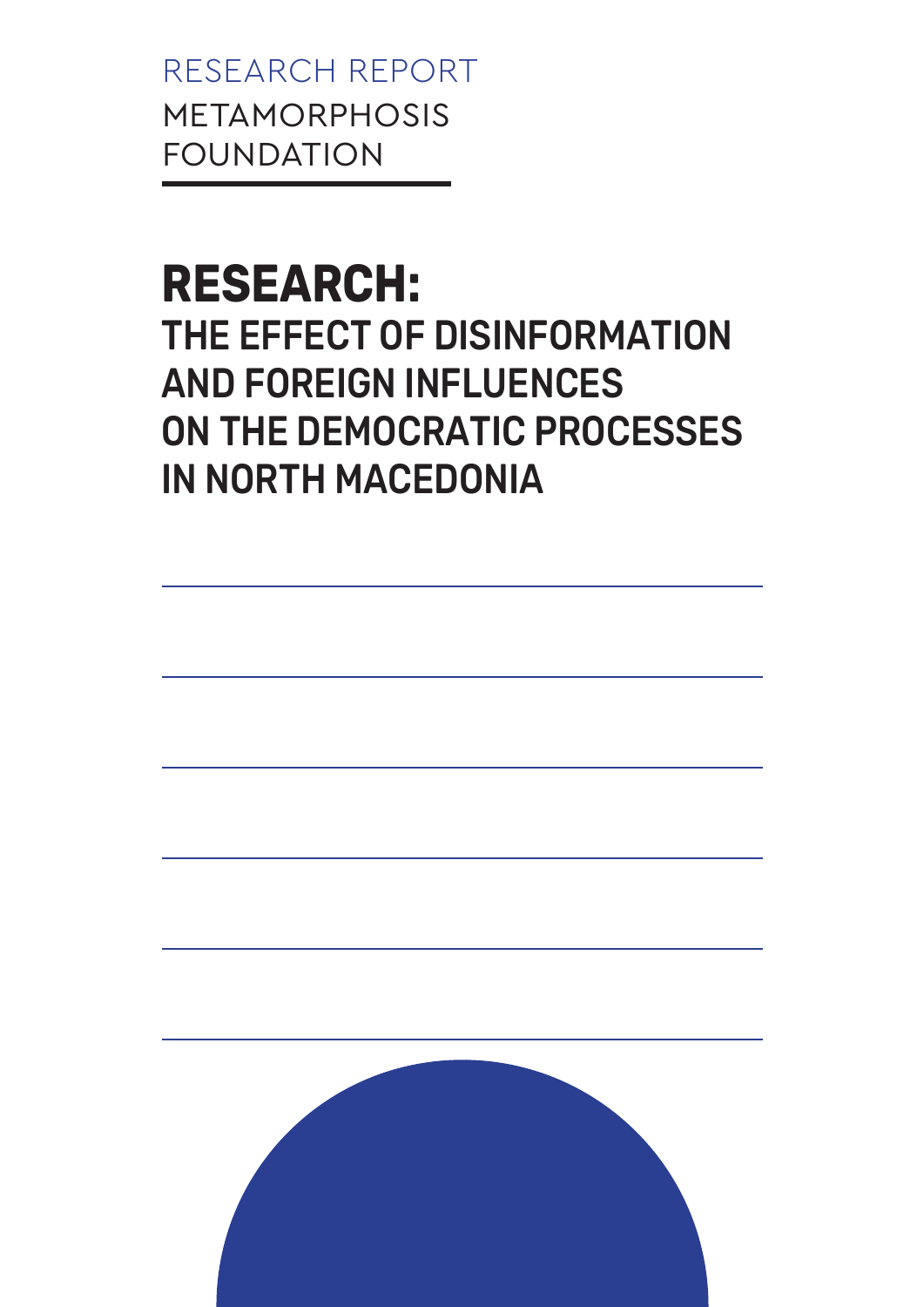#### ORIGINAL TITLE:

#### **Истражување: Ефектот на дезинформациите и странските влијанија врз демократските процеси во Северна Македонија**

Publisher:

#### **Metamorphosis, Foundation for Internet and Society – Skopje "Apostol Guslarot" Street no. 40, Skopje 1000, North Macedonia metamorphosis.org.mk**

#### About the publisher:

**Bardhyl Jashari, Executive Director, Metamorphosis Foundation**  (Бардил Јашари, извршен директор, фондација "Метаморфозис") Editor: **Filip Stojanovski (Филип Стојановски)**  Researcher: **Gjorgji Mitrevski (Ѓорѓи Митревски)** Field research conductor: **Rating Agency (Агенција Рејтинг)**  Translator: **Frosina Gjorgieva**

#### **Note on the usage of this publication**

This publication is an information service of the Foundation Metamorphosis from Skopje. The publication is free of charge and must not be sold. The views expressed in the publication are exclusively positions of the authors.

#### **License**

The contents of this publication are published under the Creative Commons Attribution https://creativecommons.org/licenses/by/4.0/ – it is allowed to share, copy and disseminate the publication, as well as to adapt it under the sole condition to reveal the source and the publishers.



CIP - Каталогизација во публикација Национална и универзитетска библиотека "Св. Климент Охридски", Скопје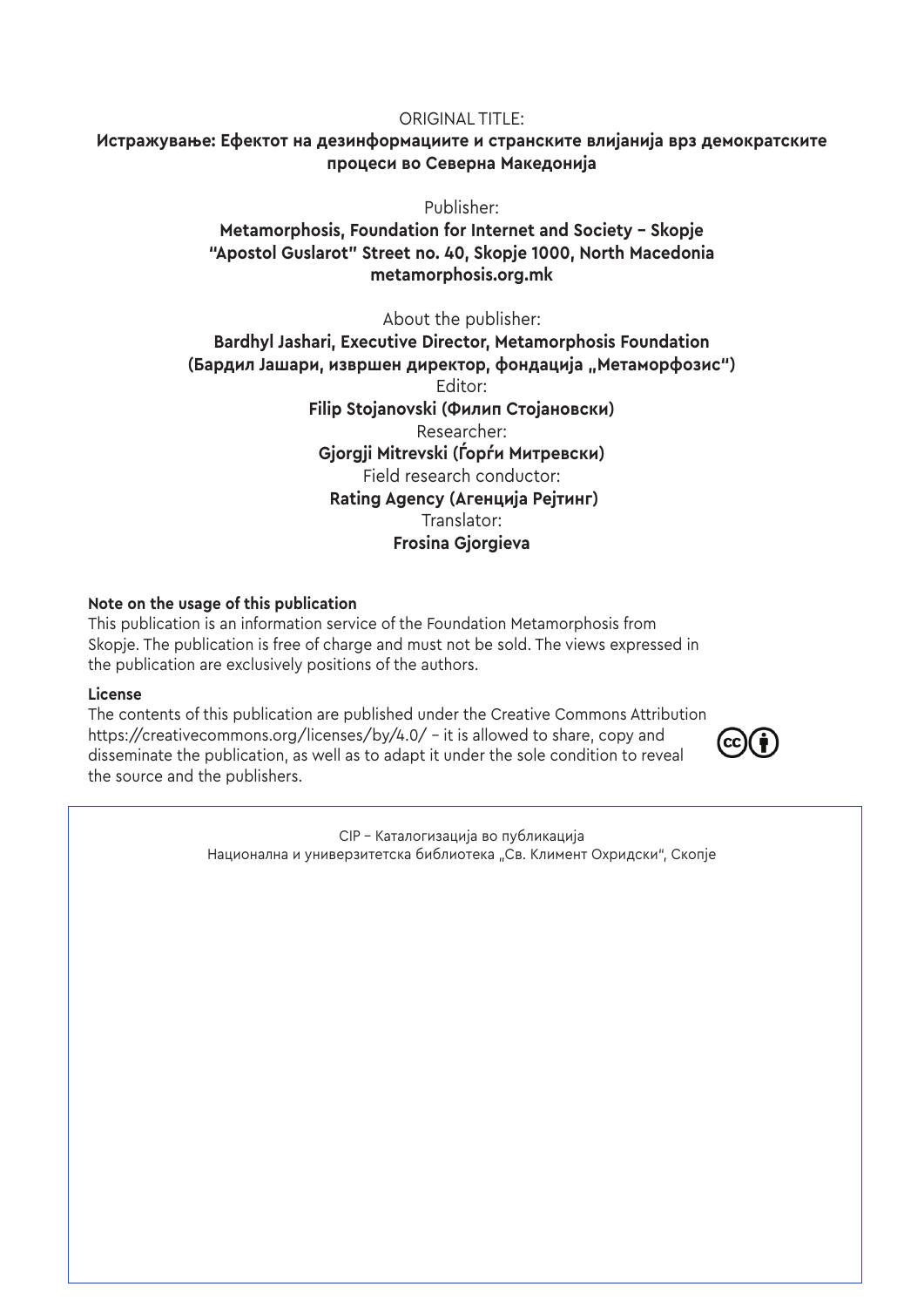## **Contents**

| <b>INTRODUCTION: CITIZENS DEMAND PROTECTION</b>                                               |    |
|-----------------------------------------------------------------------------------------------|----|
|                                                                                               | .9 |
|                                                                                               |    |
|                                                                                               |    |
| <b>ANALYSIS OF THE RESULTS</b>                                                                |    |
|                                                                                               |    |
|                                                                                               |    |
| INFLUENCE OF FOREIGN AND DOMESTIC SOURCES OF DISINFORMATION20                                 |    |
|                                                                                               |    |
| <b>ANALYSIS OF THE RESULTS</b>                                                                |    |
|                                                                                               |    |
|                                                                                               |    |
|                                                                                               |    |
|                                                                                               |    |
|                                                                                               |    |
|                                                                                               |    |
|                                                                                               |    |
|                                                                                               |    |
| RECOMMENDATIONS FOR PRIVATE COMPANIES,<br>MARKETING AGENCIES AND OTHER ADVERTISERS THAT ALLOW | 36 |
| <b>RECOMMENDATIONS FOR INDIVIDUAL</b>                                                         | 36 |
| RECOMMENDATIONS FOR PROFESSIONAL MEDIA                                                        |    |
|                                                                                               |    |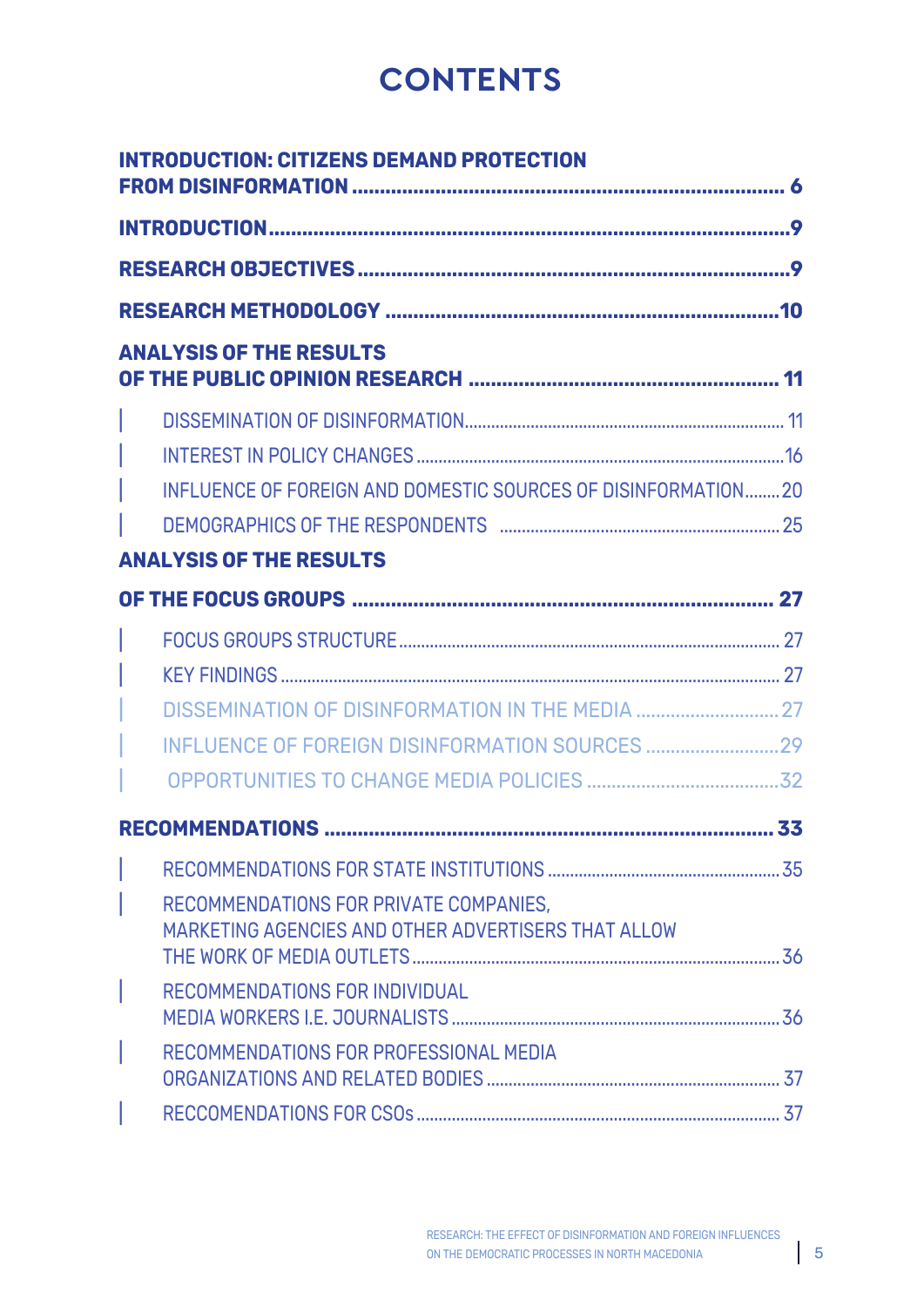## **Introduction: Citizens demand protection from disinformation**

### | Bardhyl Jashari

In North Macedonia and the Western Balkan region, foreign malign influence through disinformation campaigns come in waves, depending on the political situation in the region or in a specific country of the region. While the intensity of this flow has differed over the last few years, as did the kind, which targets various potentially divisive issue in the given moment, there wasn't a period in which it has paused.

Nonetheless, countries from the Western Balkans show significant weaknesses in dealing with harmful, undemocratic, and malignant foreign influences. Common traits of such influences had been promoting populism and inducing passivity, undermining trust in democratic institutions and integrative processes, including advocating false claims equating democracies with authoritarian regimes, to justify their actions and portray them as normal and unavoidable.

Thus the importance of this research that indicates, contrary to the past, when disinformation related to foreign malign influences was virtually a taboo topic in the media, citizens of North Macedonia have increased awareness of the problem.

Most importantly, the Metamorphosis survey of nationally representative sample shows that over 83% of the respondents agree with the statement "Disinformation are very harmful and had to be sanctioned by law" (50.8% strongly agree and 32.3% mostly agree). Moreover, 90.8% of the respondents said that "the government needs to take measures to deal with disinformation in the media."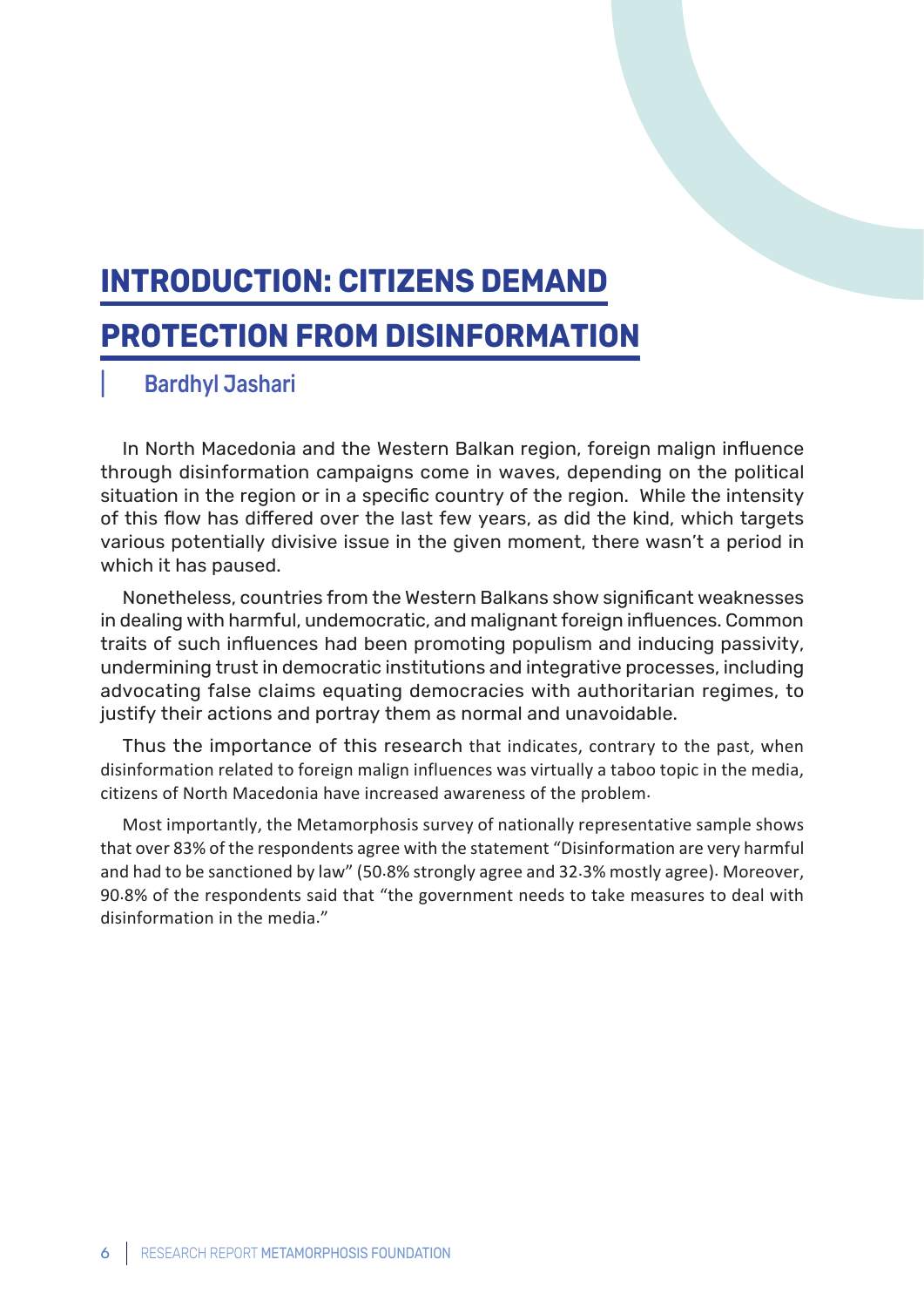Citizens identify the politicians (91%), journalists/media (90%), the social media (81%) and internet portals (78%) as the main sources of disinformation. In their opinion, tree most important measures to deal with disinformation include:

- journalists to adhere to their professional standards and mind the truthfulness of the content they publish (79%),
- adopting a law against disinformation in the media (74%) and
- continuous reporting about harmful influence of disinformation and fake news in the media (62%).

I believe that The Anti-Disinformation Hub project contributed in debunking the chief propaganda claims that deny the existence of foreign malign influence and neglecting its effects, providing evidence about the actual situation and its negative effects. The outputs of this project along with the results of this survey provides a public record and undeniable evidence of the negative impact of malign influences on our society. Metamorphosis Foundation will continue to work on its mission "to strengthen the awareness and capacity of citizens and civil society to assume their fullest possible role as activists for democracy". This is possible only if citizens have the skills and knowledge to demand and have access true, accurate and on-time information that help them make informed decisions affecting their quality of life.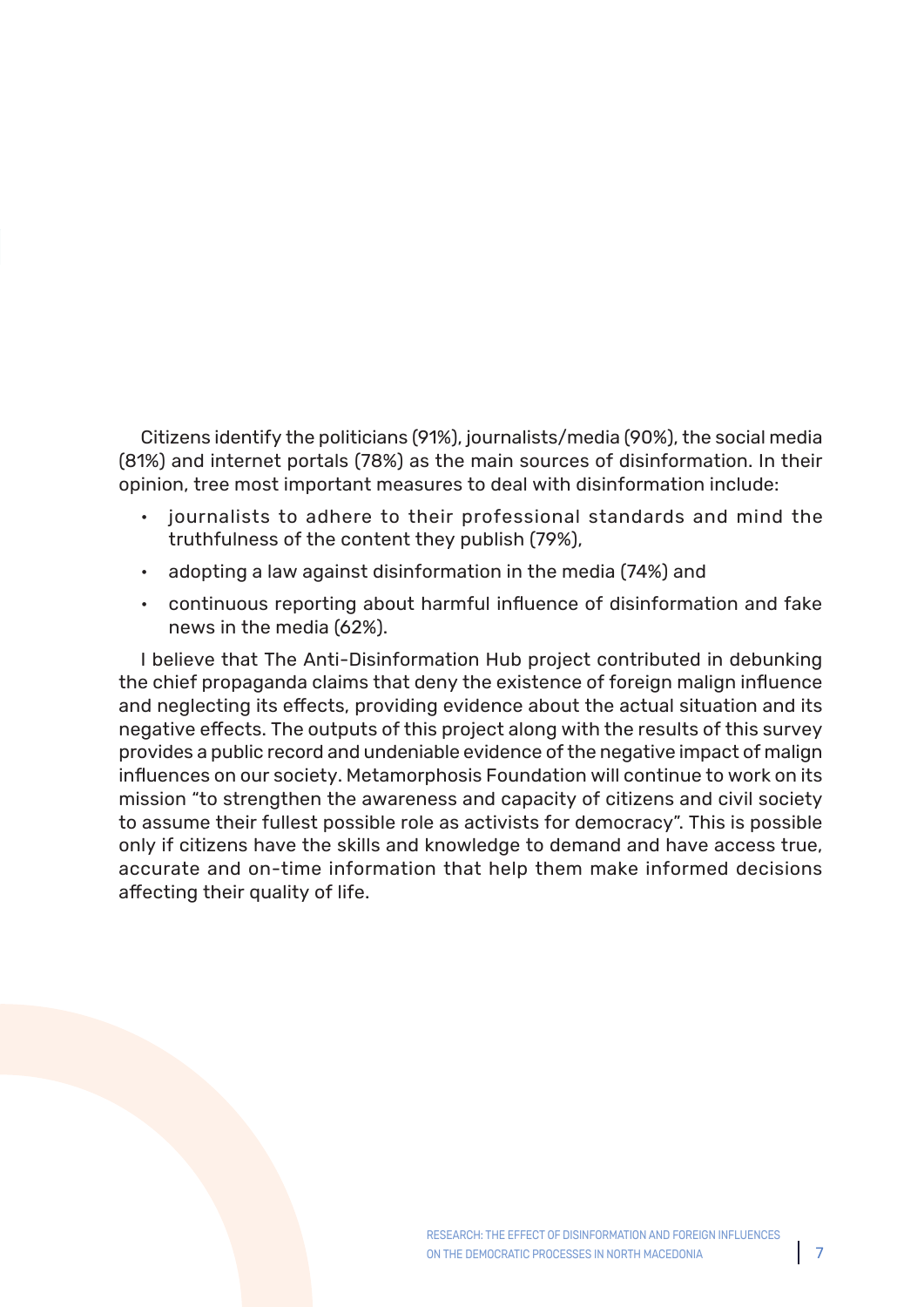**RESEARCH REPORT METAMORPHOSIS FOUNDATION**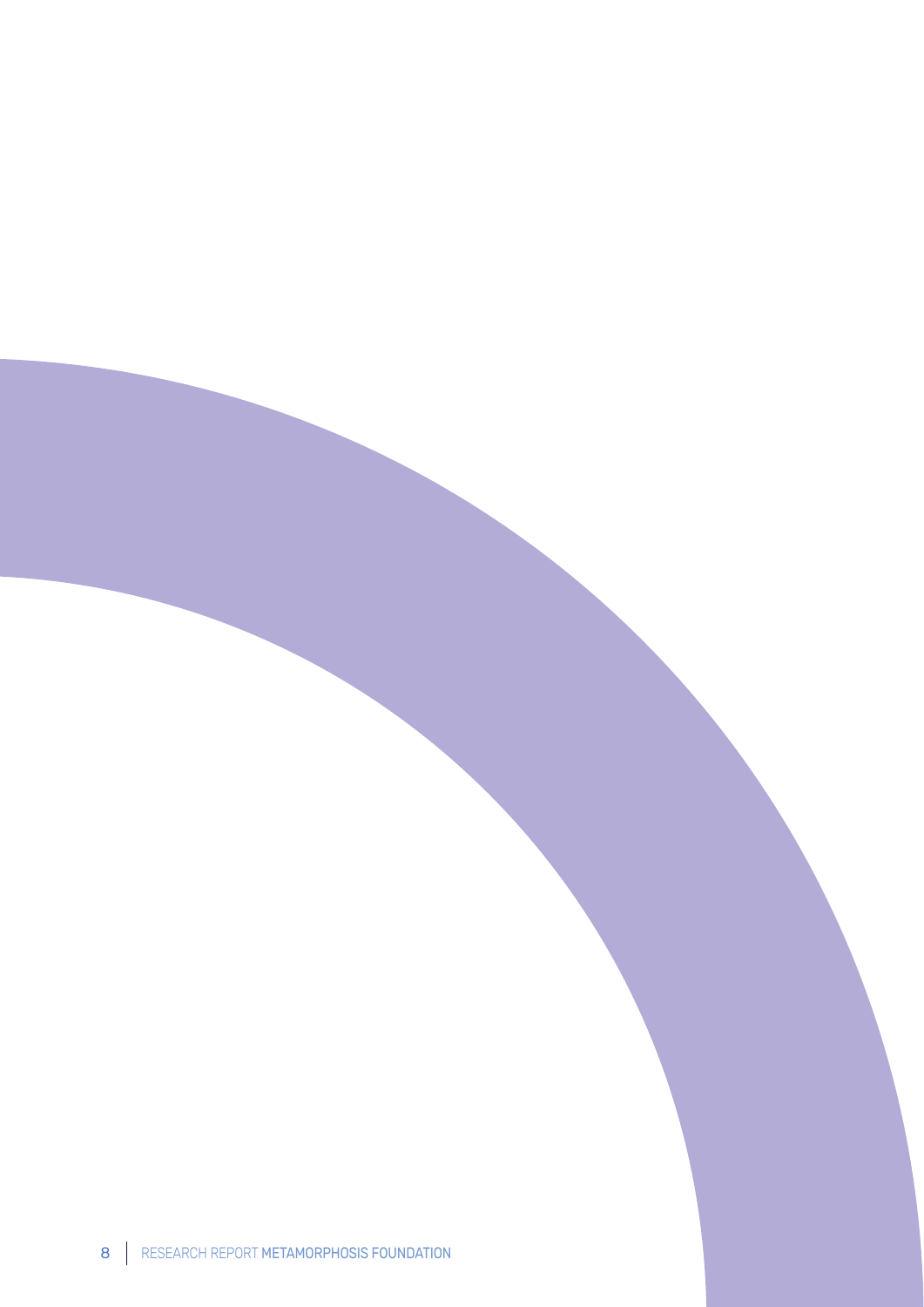## **INTRODUCTION**

The « Anti-Disinformation Hub: Exposing Malign Influences through Watchdog Journalism» project aims to expose the main propaganda claims that deny the existence of harmful foreign influences in the Republic of North Macedonia aimed at undermining democracy. It is part of the ongoing efforts of the Metamorphosis Foundation and a network of media, investigative journalists, and analysts to document the situation and unmask the disinformation by providing evidence of the factual situation. Created public records based on a transparent methodological approach to fact-checking refute the central principles of anti-democratic and populist propaganda.

Knowledge from research and journalism is the basis for an advocacy initiative that brings together relevant stakeholders (government institutions, media associations, individual media, civil society organizations, the scientific and educational community, and the private sector) to counter the toxic effects of disinformation by creating an effective model with the inclusion of all stakeholders. Empirical data from the research enable the advocacy initiative to encourage the appropriate change of public policies and concrete activities to reduce the harmful effects of hostile foreign influences.

## **RESEARCH OBJECTIVES**

To enable the advocacy process and encourage an appropriate change of media policies within the project, public opinion research was conducted which examined the positions and attitudes of the population in North Macedonia regarding the issues of dissemination of disinformation, interest in policy change, and the impact of foreign and domestic sources of disinformation in the context of NATO and EU integration, as well as their susceptibility to various forms of foreign malign influences.

In addition to the quantitative research, with a part of gaining in-depth insight into the situation as well as receiving recommendations for creating media policies, three focus groups were conducted with relevant representatives from state institutions, media, civil society sector, and academic sector.

As a result of the research, recommendations were adopted for measures to be taken by the relevant state institutions for proactive deterrence of operations of foreign malign influences in the country.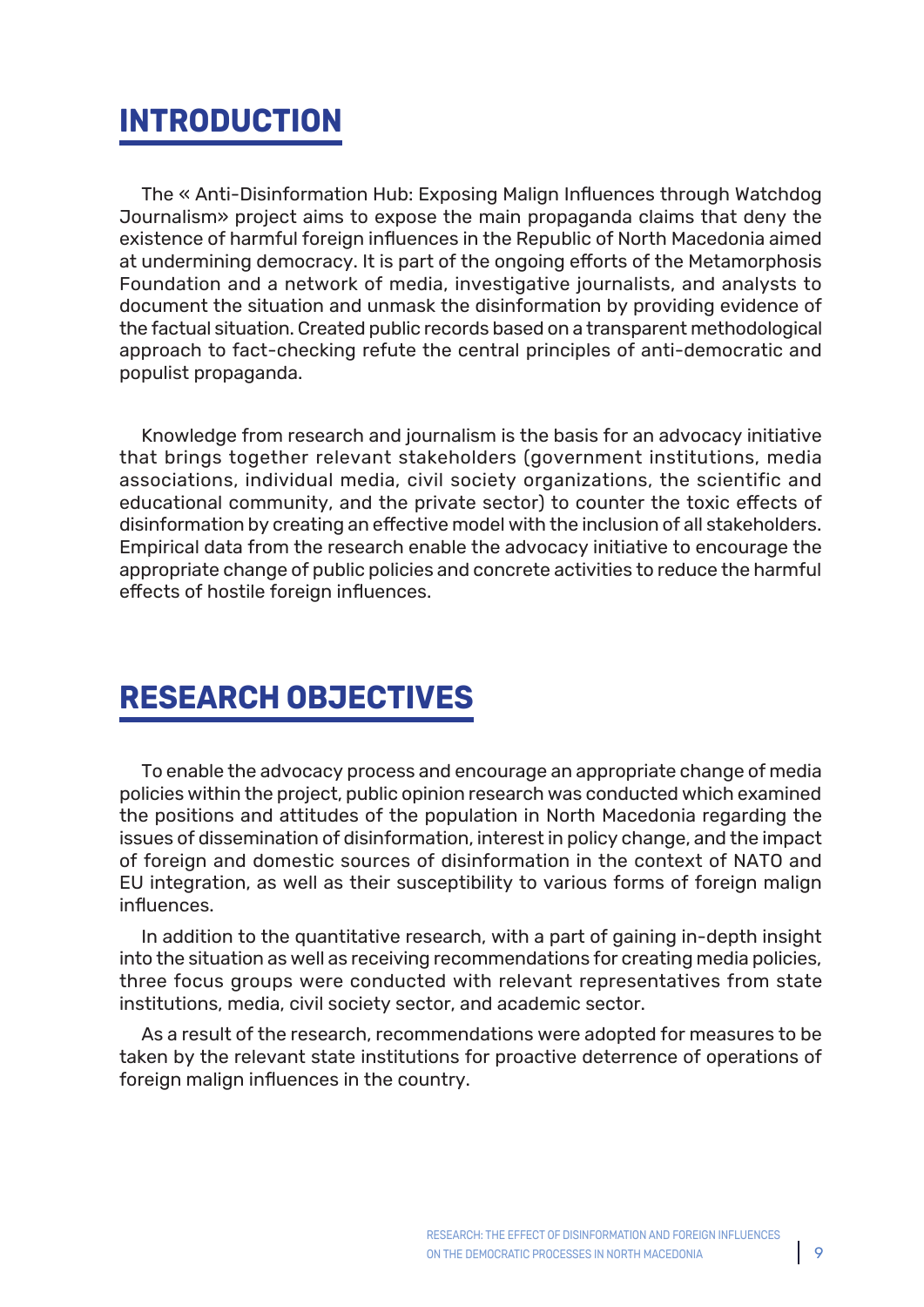## **RESEARCH METHODOLOGY**

A quantitative research methodology was used to conduct the research. The data collection technique consisted of conducting a telephone survey (CATI) using a computer, online through the SurveyMonkey platform, which specializes in this type of research. Data were processed using the descriptive statistics method using the SPSS software program (IBM SPSS Statistics Program).

To achieve the objectives of the research, an expert hired by Metamorphosis prepared a questionnaire of 109 variables developed into 39 closed-ended and open-ended questions. To check the logic and clarity of the questions, the questionnaire was tested with a pilot survey of 10% of the total samples followed by additional corrections of a technical nature.

For the purposes of this research, a quantitative research methodology using a highly stratified representative sample was used. According to the geodemographic structure of the population, North Macedonia is divided into eight regions: Skopje, Polog, Pelagonija, Vardar, Northeast, Southeast, Southwest, and East, into urban and rural communities. The number of respondents is proportional to the total population in each region.

The main sample contains 1100 households. Each household is represented by a respondent aged 18+.

The research included a total of 46 municipalities, covering urban and rural areas, representatively selected from all eight statistical regions in the country. The fieldwork took place from February 19th to March 5th, 2022.

The statistical error for research of this type is  $+$  / -3%, which is a normal deviation for this representative sample.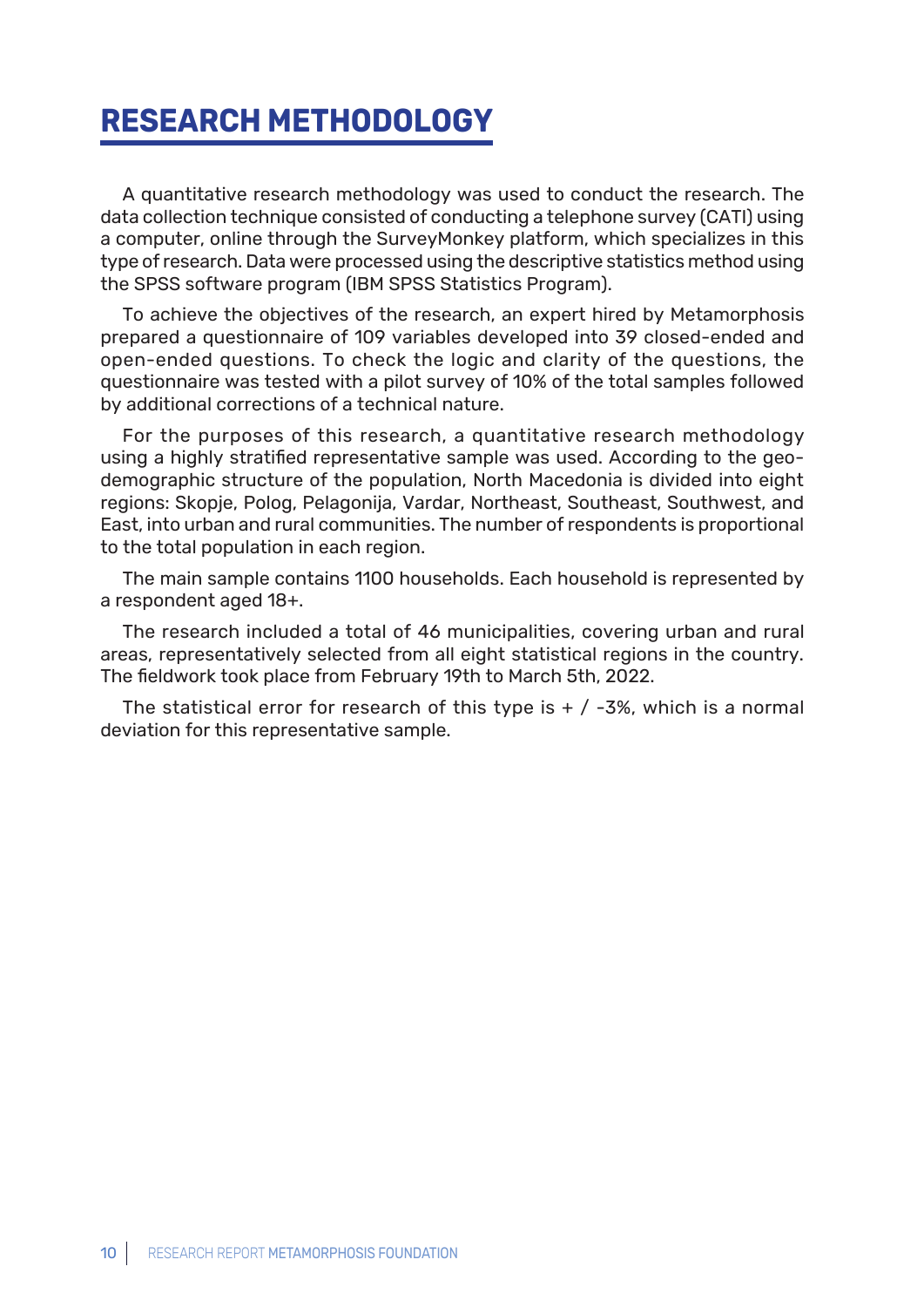## **ANALYSIS OF THE RESULTS OF THE PUBLIC OPINION RESEARCH**

### Dissemination of disinformation

The media are an integral part of any democratic society that has an extremely significant influence on the attitudes and way of thinking of the public. The role of the media in any society is to inform and educate the public about issues and events and to promote a sense of belonging and community. It also has the power to influence and manipulate public opinion, and as such is a powerful political tool. The media is known to be the most powerful means of communication. The ability to shape public opinion online has also given people new ways to express their opinions. The Internet and social media have made it relatively easy for people to spread information and disinformation. It is often said that disinformation spreads faster on social networks than it can be verified. Fake news or disinformation has an inseparable connection with every sphere of the society in which we live. It is worrying that this disinformation easily finds the shortest way to reach the public, and that is the media.

The electronic media, the Internet and the print media are all subsets of the mass media. Newspapers, newsletters, brochures, and magazines are included in the print media, while electronic media consist of radio, television, and other forms of communication.

**Domestic TV stations** are the most influential media in North Macedonia, informing 66.3% of the respondents every day, and 18.6% of the respondents several times a week. Almost 5.9% said that they are informed through home TV stations several times a month, 2.9% once a month and 6.3% of the respondents said that they do not use this channel for information. Despite the increase in the number and availability of various communication platforms and technologies, according to the results of the survey, television retains its position as the most widely used source of information. **Social media** (Facebook, Instagram, Twitter ...) are the second most used media by 60.5% of respondents who said they follow it every day, and 11.9% are informed through this channel several times a week. 37.3% of the respondents are informed daily through **internet portals,** and 18.7% several times a week. Most of the citizens 70.4% *(35.5% every day and 34.9% several times a week)* are informed through friends, relatives, and a colleague, which means that **personal contacts** are the most frequent channel through which the respondents want to share, receive but also check the information. Influencers, international TV channels, and radio are not used at all by more than half of the respondents. The use of print media as a source of information is not used by 81.7% of the respondents and we can say that they are in a position of stagnation or are declining.

 In terms of cross-sectional results, the respondents who are informed every day through television and through personal contacts (relatives, colleagues, and friends) are the population group aged 65+ who use these channels in a higher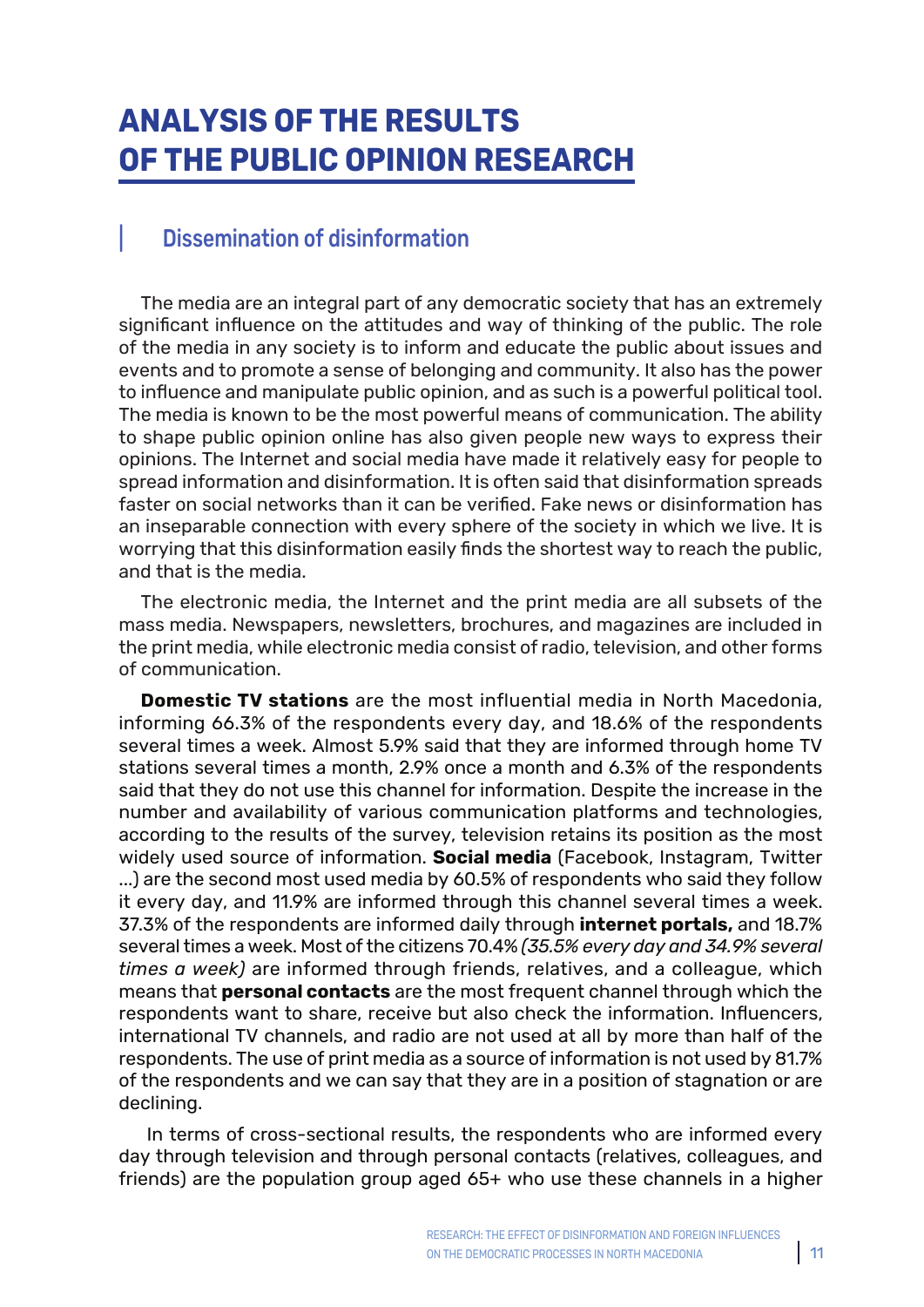percentage than young respondents aged up to 29 years old, who primarily use persontage than young responsonts ages up to 27 years old, mile primarily use<br>social media. Citizens with completed primary and less than primary education and rural citizens as a primary choice of information use home TV stations compared to citizens with higher or faculty education and urban respondents who rely most on social networks. The information use home TV station use home TV stations with the citizens with  $\alpha$ 



Only the respondents who answered that they are informed by one of the mentioned channels answered the second question from this set. Thus, the answers to the question: *"To what extent do you trust the following media / sources of information?"* show that 67.4% of the respondents (mainly/completely believe) trust personal contacts the most (family, colleagues, friends), which also use them as a source of information. The percentage of those who trust the information received via radio is 58.6% (mainly/completely believe). Half of the respondents trust domestic TV channels and TV stations from neighboring countries. The least reliable source/medium of information according to 44.6% of respondents (mainly/I do not believe at all) are social media, followed by Internet portals (32.6%) and influencers (32.3%). According to this, it can be said that the respondents who regularly use social media and internet portals as a daily source from which they are informed, show more distrust in the information provided by the media, than the respondents who are regularly informed through television or friends. Crosssectional results show that trust in social media and Internet portals is highest in the 18-29 age group and then begins to decline. Respondents with primary education and those living in rural areas trust domestic TV channels more than respondents with secondary, higher and faculty education and respondents from urban areas.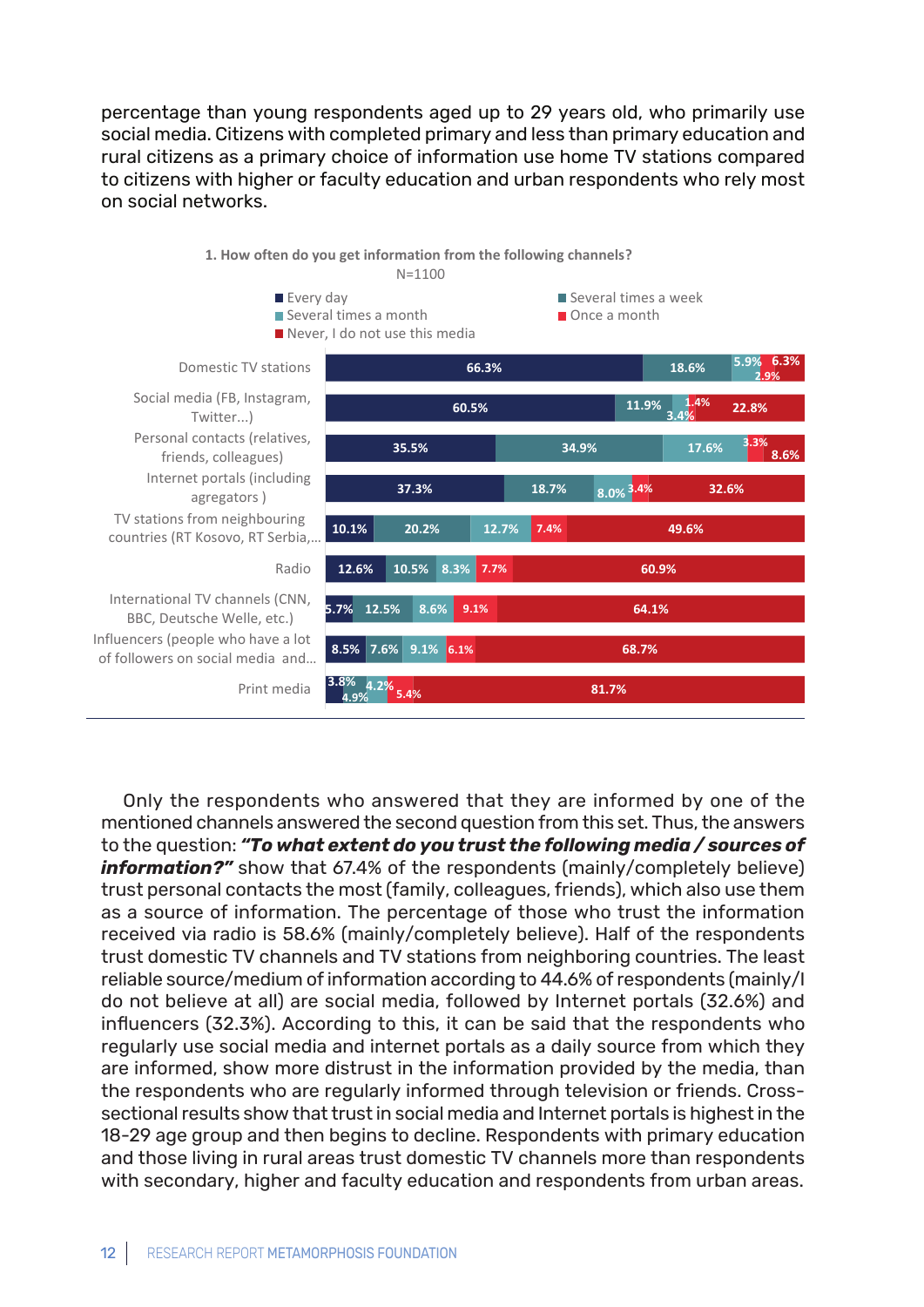#### **2. How much do you trst the following media/sources of information?** *Answeres from respondents that answered Q1 that get information from the given media*



From the table below we can see additional cross-referenced data that indicate that respondents who use domestic TV channels and personal contacts on a daily basis show more confidence in the information provided by these two media than respondents who daily say that they are informed through social media.

| [Q1. How often do you get information from the following information channels?<br><b>EVERY DAY</b> |                              |                                       |                                          |                                     |       |             |                     |                 |                    |                      |
|----------------------------------------------------------------------------------------------------|------------------------------|---------------------------------------|------------------------------------------|-------------------------------------|-------|-------------|---------------------|-----------------|--------------------|----------------------|
| IQ2. To what extent<br>do you trust the<br>following media<br>/ information<br>sources?            |                              | Domestic<br>TV stations   neighboring | <b>TV</b> stations<br>Ifrom<br>countries | International<br><b>TV</b> channels | Radio | Print media | Internet<br>portals | Social<br>media | <b>Influencers</b> | Personal<br>contacts |
|                                                                                                    | I trust it to some<br>extent | 45%                                   | 27%                                      | 27%                                 | 52%   | 26%         | 45%                 | 42%             | 44%                | 48%                  |
| Domestic TV stations                                                                               | completely trust it          | 13%                                   | 19%                                      | 28%                                 | 14%   | 38%         | 12%                 | 19%             | 19%                | 12%                  |
| Internet portals                                                                                   | I trust it to some<br>extent | 21%                                   | 24%                                      | 33%                                 | 23%   | 18%         | 28%                 | 24%             | 29%                | 30%                  |
|                                                                                                    | I completely trust it        | 16%                                   | 17%                                      | 27%                                 | 7%    | 32%         | 6%                  | 5%              | 16%                | 6%                   |
| Social media                                                                                       | trust it to some<br>extent   | 16%                                   | 24%                                      | 33%                                 | 17%   | 24%         | 21%                 | 19%             | 33%                | 20%                  |
|                                                                                                    | completely trust it          | 14%                                   | 11%                                      | 19%                                 | 5%    | 22%         | 16%                 | 4%              | 11%                | 6%                   |
| Personal contacts                                                                                  | I trust it to some<br>extent | 57%                                   | 46%                                      | 36%                                 | 54%   | 26%         | 55%                 | 57%             | 43%                | 59%                  |
|                                                                                                    | completely<br>trust it       | 16%                                   | 26%                                      | 30%                                 | 28%   | 43%         | 23%                 | 16%             | 29%                | 24%                  |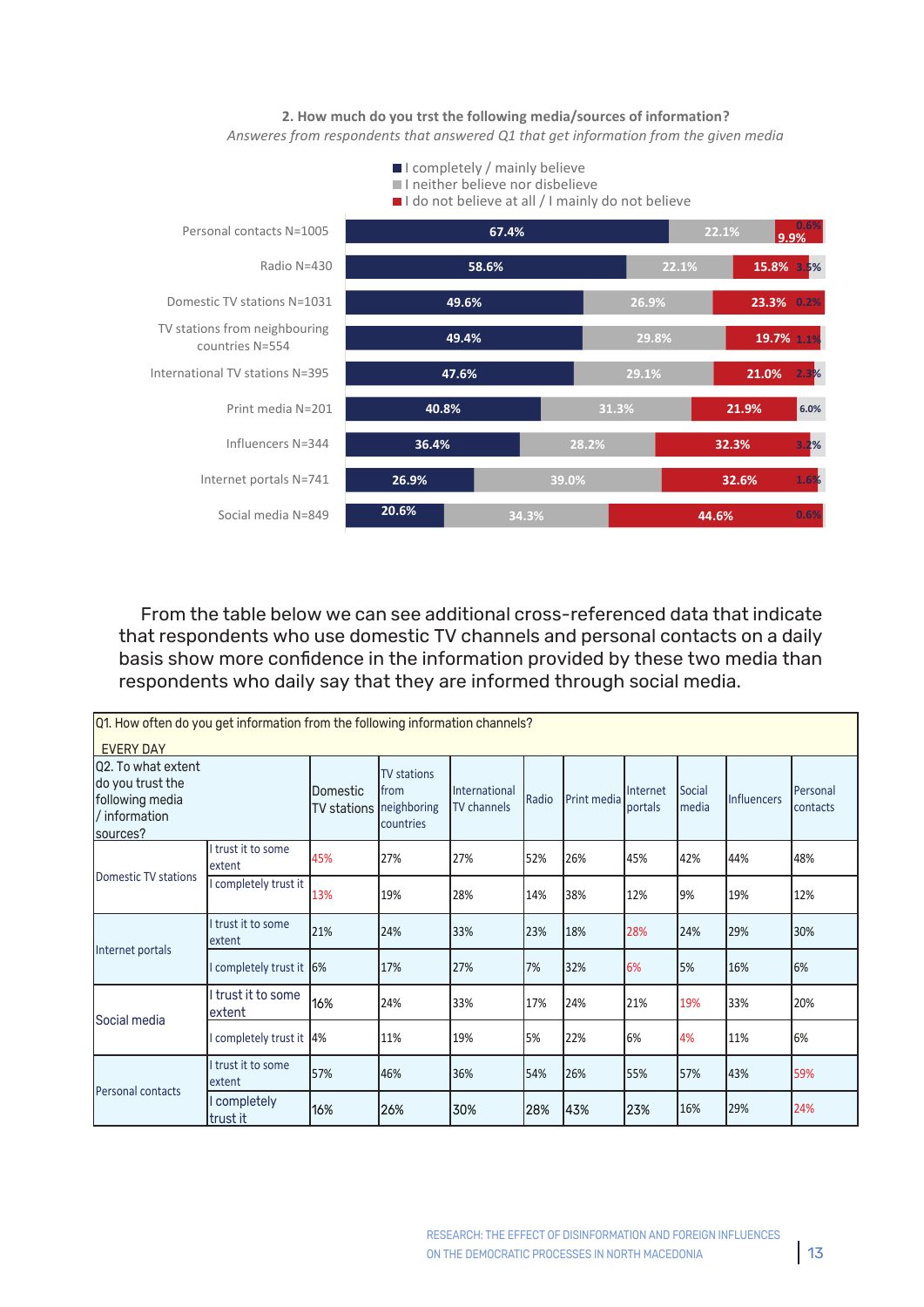Most of the citizens (88.5%) believe that disinformation, i.e. fake news is a serious problem in our country. Only 7.4% of the citizens gave a negative answer. Regarding the responses of various socio-demographic groups, it is noted that citizens over the age of 50 agree more with the claim that fake news is a serious problem than younger people. In addition, ethnic Macedonians and citizens with secondary, higher and faculty education agree more with this statement, than ethnic Albanians and citizens with primary and less than primary education.



The next question examines how often citizens notice information in the media that is inaccurate or misrepresents reality. Thus, according to the graph below, it can be seen that most of the citizens (34.1% every day or almost every day, 34.9% at least once a week) notice incorrect information. About 15.9% answered that they notice incorrect information several times a month, 4.3% once a month and only 2.6% never noticed such disinformation.

Demographic analysis indicates significant statistical differences in the responses of different groups of respondents. Men, respondents under the age of 50, respondents with secondary, higher and faculty education, ethnic Macedonians and those living in urban areas, notice more inaccurate information conveyed by the media compared to other groups of respondents.

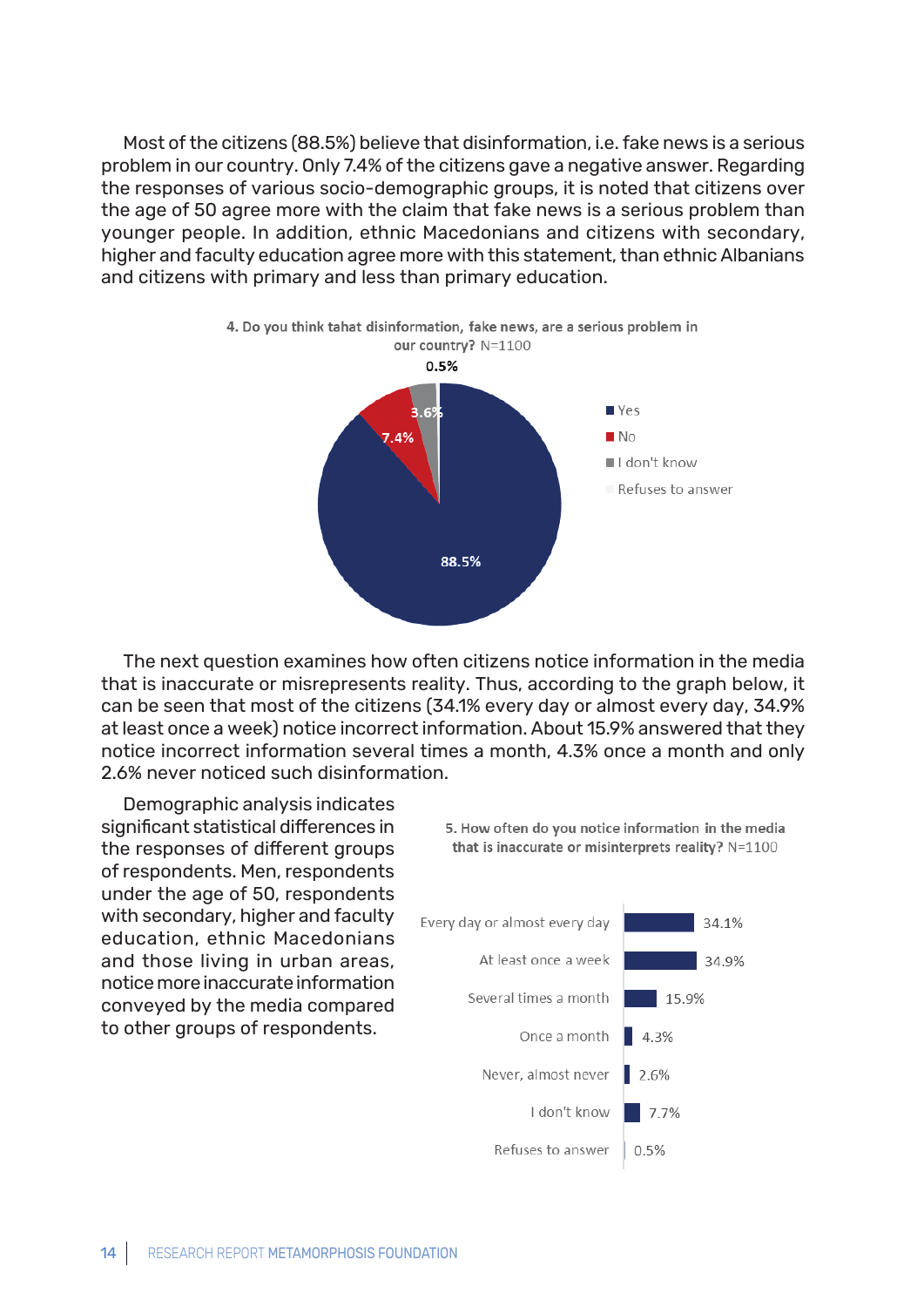A quarter of the citizens are **very confident** in their ability to recognize the fake news or disinformation of the media from which they are informed, and four out of ten respondents (42.5%) are **somewhat confident**. About a quarter of the citizens (23.3%) are **not completely confident**, and 4.3% are **not at all confident** in their ability to recognize fake news. We can conclude that most of the citizens who notice fake news and disinformation on a daily basis are also confident in their ability to recognize them.

The cross-referenced results show us statistically significant differences in the answers of different groups of respondents. Thus, men, respondents under 50 and respondents with higher education are largely confident in their ability to recognize false news or disinformation in the media from which they are informed compared to other groups of respondents.



To the last question of this set which reads: *"Last week in the media you read or watch did you come across the following: ",* half of the respondents answered that they noticed the use of fake news to discredit an organization, party, state. Every third respondent (37%) came across stories in which there were distorted facts in order to achieve someone's agenda and stories in which they were completely fabricated for political purposes / agendas. About a quarter of the citizens came across a poorly done journalistic story, and 19.7% did not notice any of the above.

The results of the cross-tabulations show that compared to women, men noticed more stories that were completely fabricated. Respondents under the age of 29 are more likely to come across a poorly done journalistic story than respondents over the age of 50; also persons aged 30-49 years compared to the oldest 65+ years. Respondents with secondary, higher and faculty education noticed more of these situations compared to respondents with primary and less than primary education.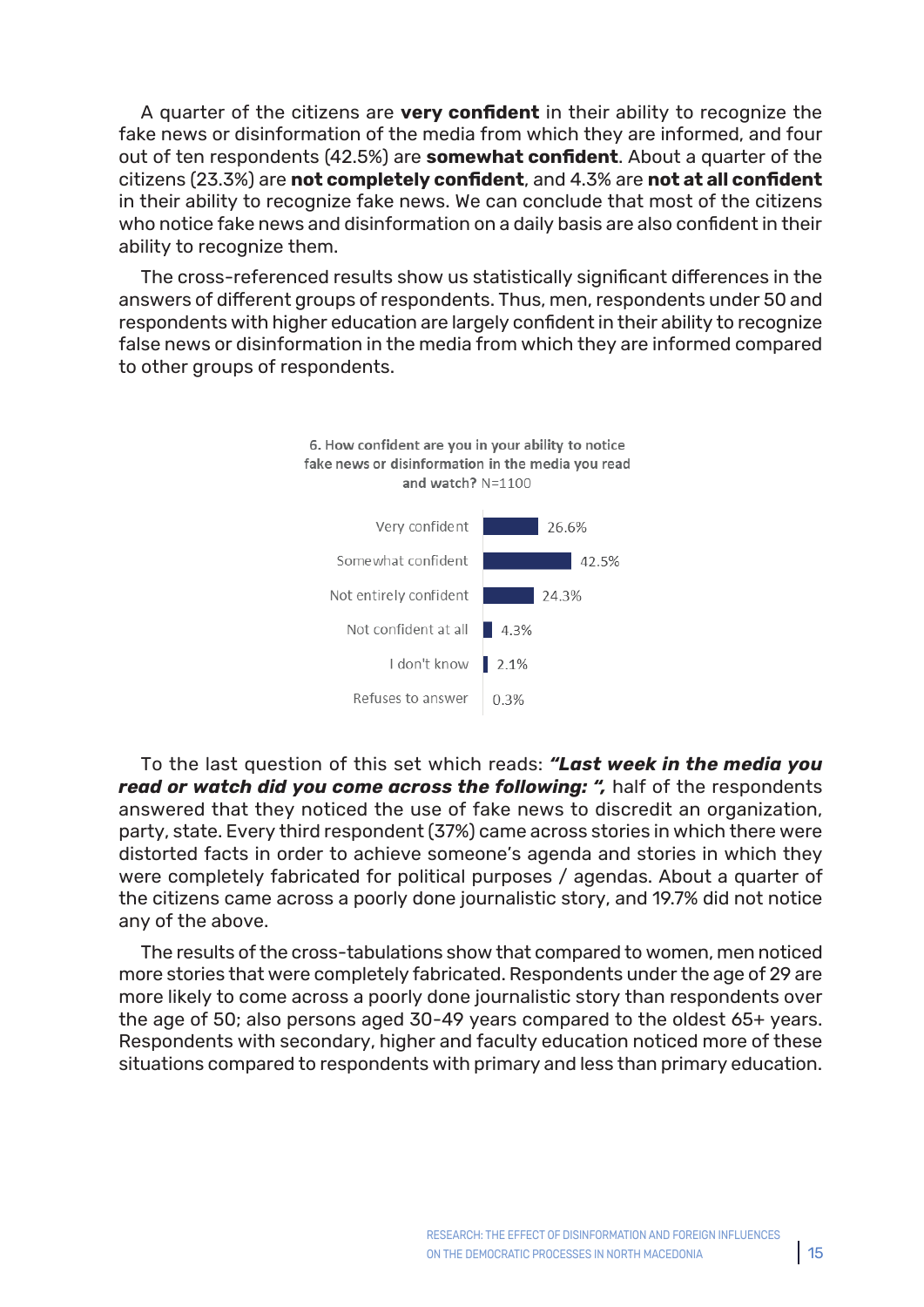

### | INTEREST IN POLICY CHANGES

In the second set of the research, the main emphasis was to examine the opinion of the citizens on taking measures to deal with disinformation in the media, the degree of agreement and importance, as well as familiarity with the fact-checking and disinformation services.

The graph below shows some statements regarding the negative effects of disinformation in the media. All respondents had to express their level of agreement with each statement. The majority of citizens think that *disinformation is very harmful and should be sanctioned by law* (50.8% fully agree and 32.3% generally agree), and only 5% of citizens do not agree with this statement (1, 6% do not agree at all and 3.6% generally agree). About a quarter of citizens agree with the following statements: *the level of disinformation in the media is not so great and nothing special should be done* (14.5% completely agree and 8.0% generally agree), and *the consequences of disinformation are minor* (12.9% completely agree and 11.2% generally agree). The results show that the citizens clearly express their consent that the disinformation in the media is harmful, the consequences are not minor and that should be sanctioned by law.

Demographic analysis indicates statistically significant differences in the responses of different groups of respondents. Respondents over 29 years of age, with secondary and faculty education, respondents from urban areas, ethnic Macedonians and respondents who are employed, unemployed and retired show greater agreement that disinformation in the media is harmful, the consequences are not minor and it should be sanctioned by law, compared to other groups of respondents.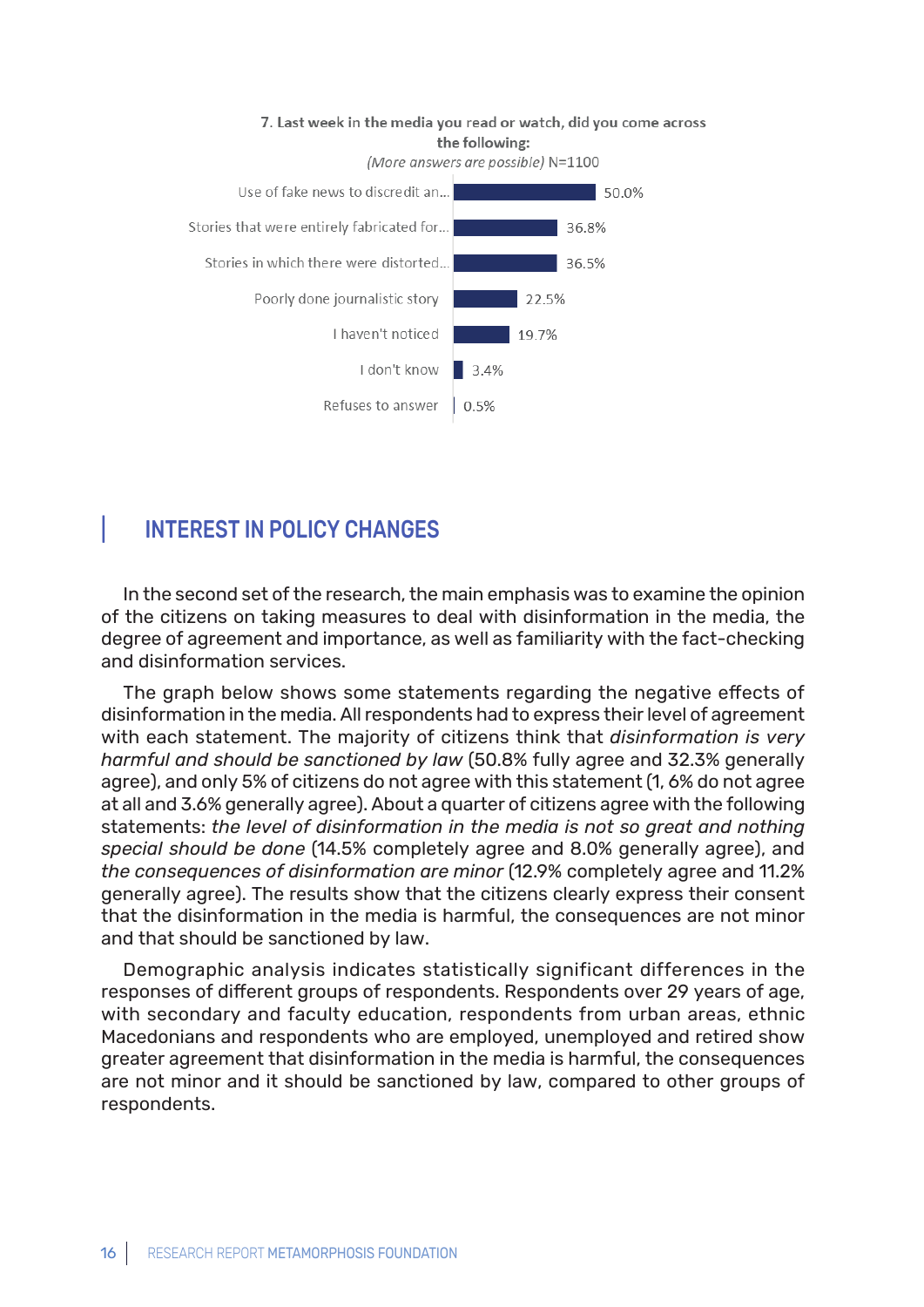**8. How much do you agree with the following statements? Use numbers from 1 to 5 where 1 is you do not agree at all, and 5 is that you completely agreee.** N=1100



On the next question, the citizens expressed their opinion on the factors through which disinformation is spread in the country. Politicians (90.6%) and journalists / media (89.8%) are the main actors in spreading false news, say most of the respondents. They are followed by social media (81.3%) and internet portals (78.2%). Four out of ten respondents (40.6%) stated that educational institutions **9. According to your personal experience, which of the following actores**  and education are not responsible for spreading disinformation.

#### **9. According to your personal experience, which of the following actores**  $y$ <sub>y</sub>  $y$  denote an experience, which of the following actores desseminate disinformation in our country:

|                                       | $N = 1100$         |                   |                                  |               |
|---------------------------------------|--------------------|-------------------|----------------------------------|---------------|
|                                       | $\blacksquare$ Yes | $\blacksquare$ No | I I don't know/Refuses to answer |               |
| Politicians                           |                    | 90.6%             |                                  | 5.6%<br>3.7%  |
| Journalists/Media                     | 89.8%              |                   |                                  | 4.9% 3%       |
| Social media                          | 81.3%              |                   |                                  | 15.2%<br>3.5% |
| Internet portals                      | 78.2%              |                   |                                  | 3.7%<br>18.1% |
| Diplomats and services of neighboring |                    | 56.6%             | 21.2%                            | 22.2%         |
| Diplomats and EU services             |                    | 52.8%             | 22.2%                            | 25.1%         |
| Diplomats and USA services            |                    | 52.4%             | 18.6%                            | 29.0%         |
| <b>NGOs</b>                           |                    | 50.7%             | 23.4%                            | 25.9%         |
| Diplomacy and Russian services        | 45.9%              |                   | 17.1%                            | 37.0%         |
| Scientists and academic insitutions   | 44.7%              |                   | 31.6%                            | 23.7%         |
| Corporations/Businesses               | 44.0%              |                   | 25.1%                            | 30.8%         |
| Education/educational institutions    | 36.7%              |                   | 40.6%                            | 22.7%         |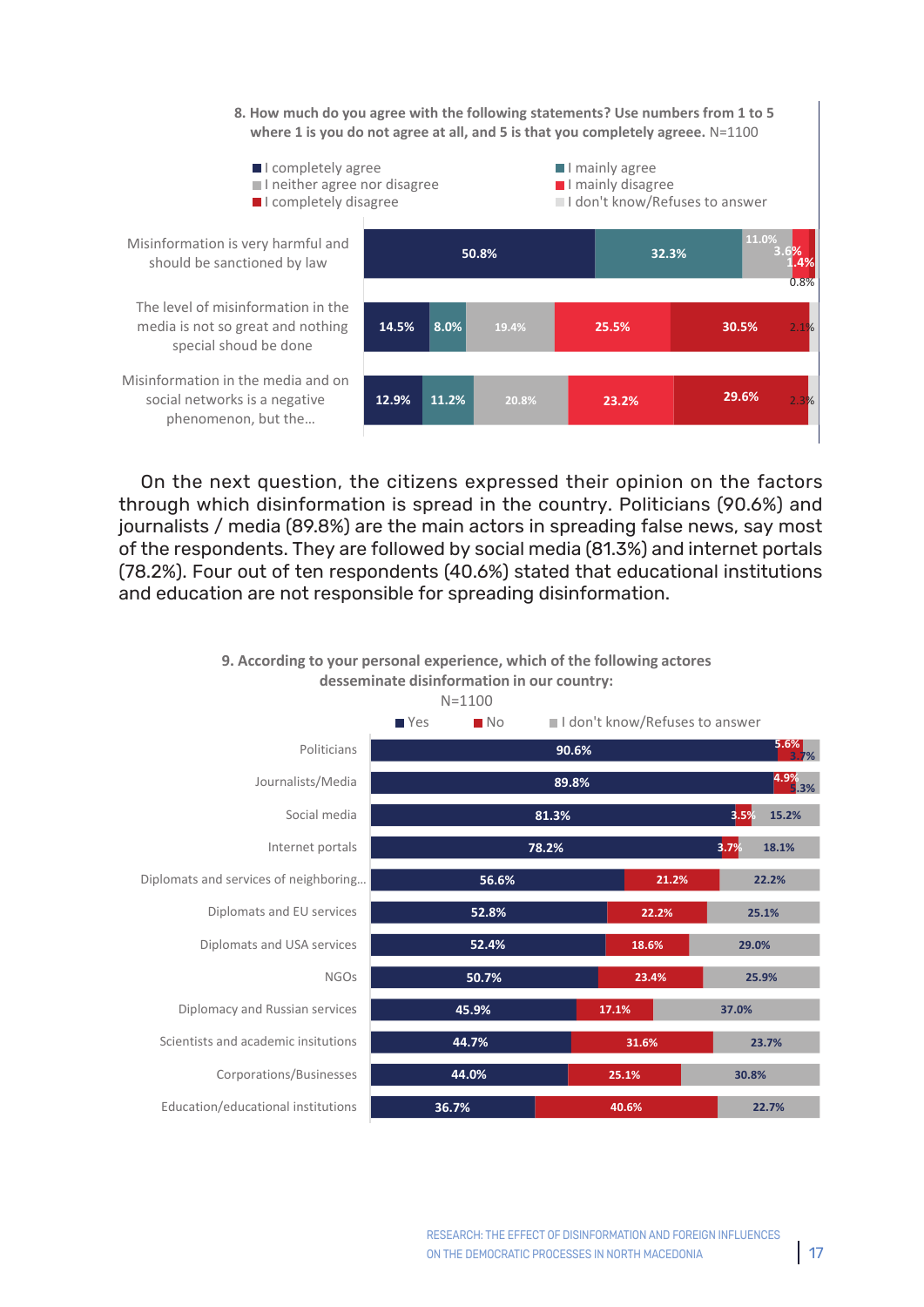Analyzing the answers of the respondents to the question that reads: *"In your opinion, should the government take measures to deal with disinformation in the media? ",* we conclude that the majority of citizens (90.8%) answered positively and agree with this view, only 5.2% of citizens gave a negative answer, and 3.6% are not familiar.



**The three most important** measures for dealing with disinformation according to the majority of citizens are the following: *journalists to adhere to professional standards and pay attention to the veracity of the news they publish (79%), adoption of a law on protection against disinformation in the media (73.7%), continuous reporting on the harmful impact of disinformation and fake news in the media (61.9%).* But as can be seen from the chart below, most of the respondents think that the application of all of the above measures is important in order to prevent the spread of fake news in the media.

> **11. To what extent do you agree with the following statemnts? Use numbers 1 to 5 where 1 imeans that it is not important at all, and 5 means that you think it is very important.**

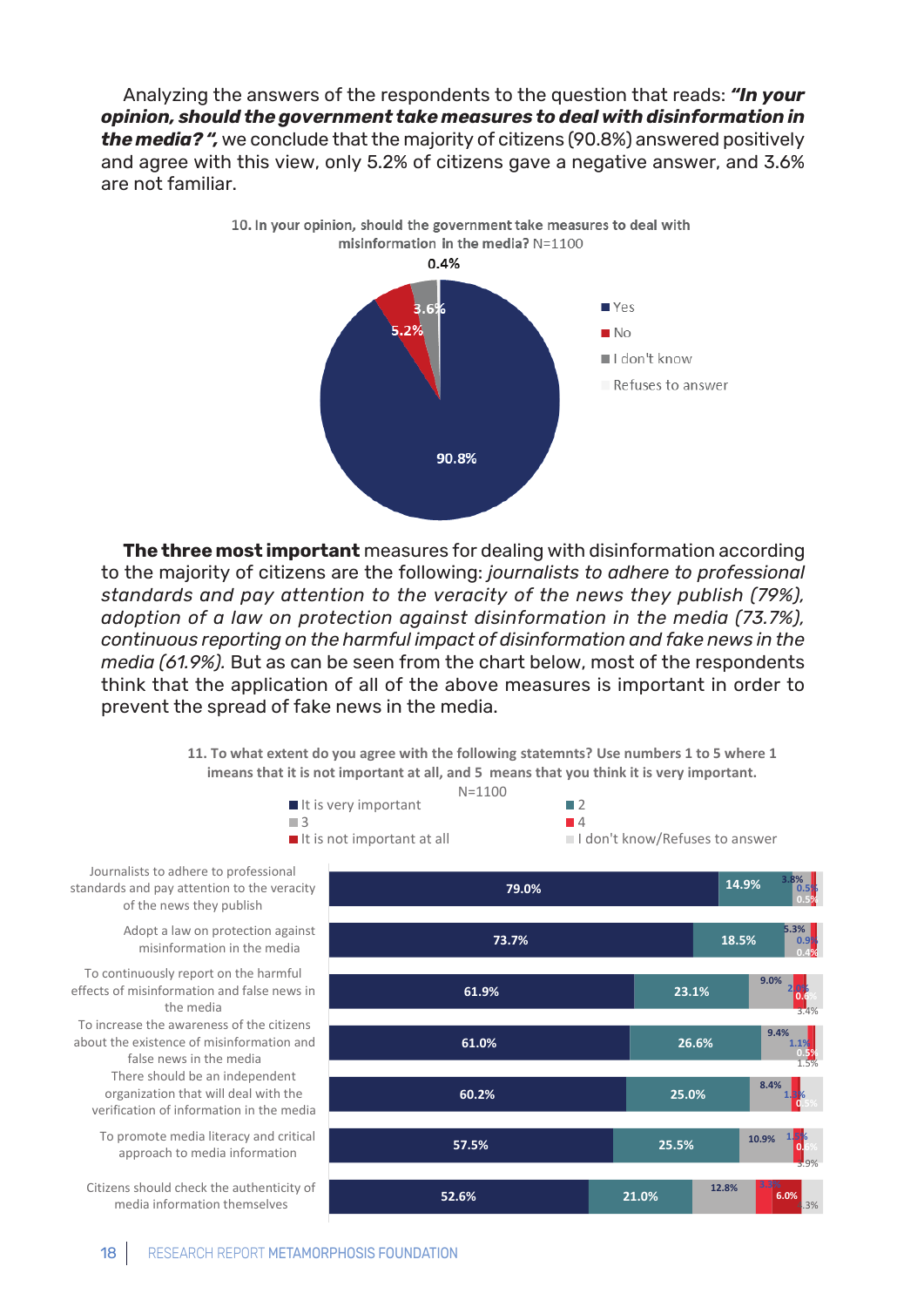Respondents were asked whether the portals in their legal status should be equated with other media and function as media under the same legal answers. According to their answers, 77.1% of the respondents answered positively to this question, only 8.5% gave a negative answer, and 13.7% of the respondents are not familiar with the topic.

Most of the respondents (73.5%) believe that online portals have a responsibility to protect their readers from disinformation, while 10.6% do not agree with this statement or answered negatively. About 15.3% do not know how to answer this question.

| $N = 1100$                                                                                                                                   |                   |       |  |  |
|----------------------------------------------------------------------------------------------------------------------------------------------|-------------------|-------|--|--|
| 12. According to current laws, portals and social networks are not                                                                           | Yes               | 77,1% |  |  |
| regulated in the same way as other media (TV, radio, press). In your<br>opinion, should the portals be equated with other media in the legal | No                | 8,5%  |  |  |
| status and function as media under the same legal responsibilities?                                                                          | I don't know      | 13,7% |  |  |
|                                                                                                                                              | Refuses to answer | 0,6%  |  |  |
|                                                                                                                                              | Yes               | 73,5% |  |  |
| 13. Do you think online portals have a responsibility to protect their readers from                                                          | No                | 10,6% |  |  |
| disinformation?                                                                                                                              | I don't know      | 15,3% |  |  |
|                                                                                                                                              | Refuses to answer | 0,6%  |  |  |

Citizens believe that the **media/journalists and institutions in charge of creating media policies** have a major role in reducing the negative effects of disinformation in the media and this is the opinion of 64.4% of respondents. In third place are politicians, according to 39.1% of respondents. The results show that informal associations, CSOs and academic institutions do not play a major role in reducing the negative effects of disinformation in the media. When it comes to the main actors for disinformation, the respondents mentioned **the politicians** in the first place, the media / journalists in the second place, and the social media in the third place. They believe that the main role in reducing the negative effects of disinformation is played by the media / journalists and the institutions in charge of creating media policies that should adhere to stricter professional standards and pay attention to the truth of the news.

Statistically significant differences were observed with respect to sociodemographic groups. Seen through the prism of ethnicity, the results differ among ethnic Macedonians and Albanians. Ethnic Macedonians much more than ethnic Albanians believe that institutions, politicians and social media have a leading role in reducing the negative effects of disinformation. People over the age of 50 are more likely to think that politicians play a major role. According to respondents with secondary, higher and faculty education, institutions, politicians and social media have a leading role to play in reducing the negative effects of disinformation compared to respondents with primary and lower secondary education.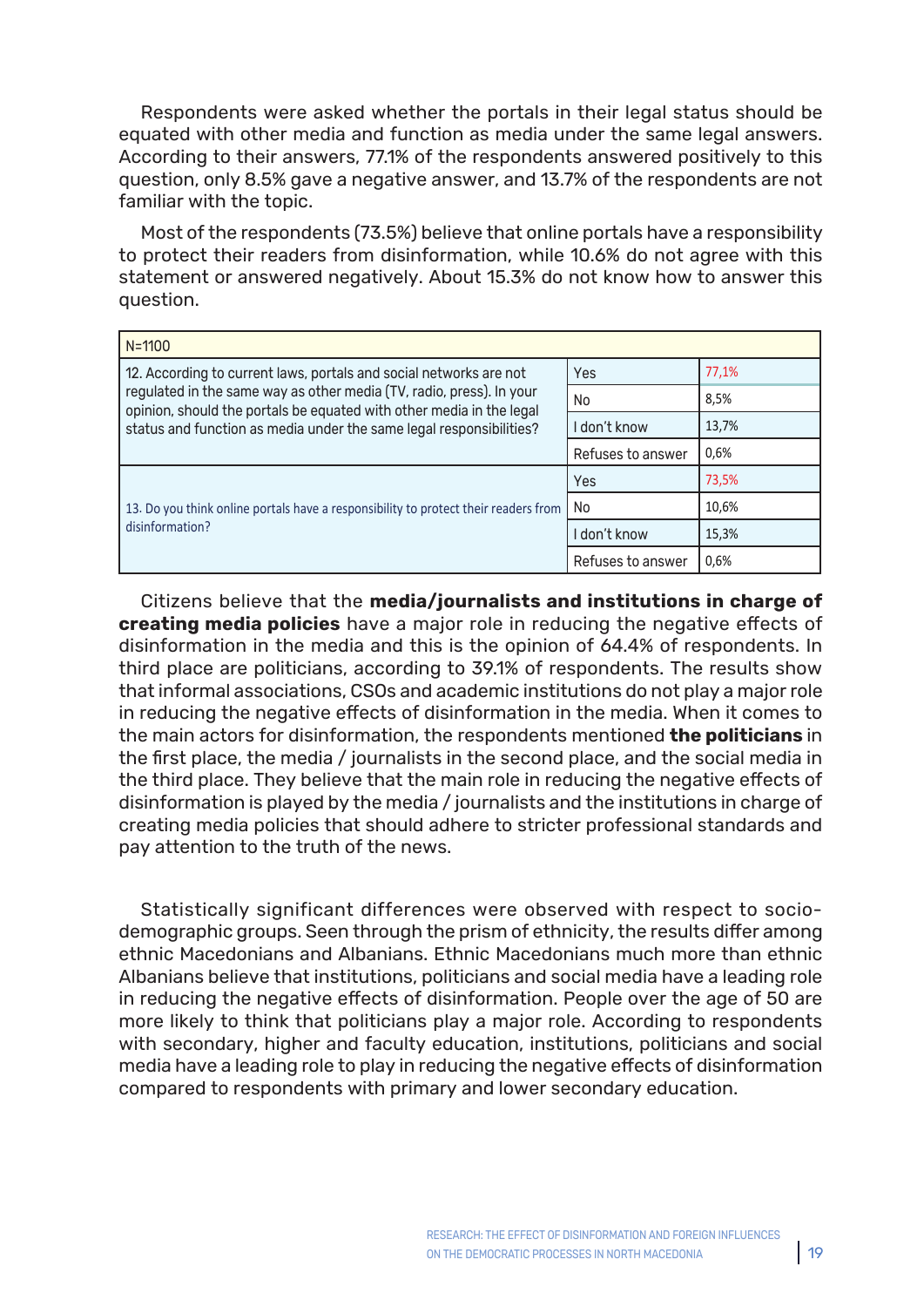

Four out of ten respondents (40.9%) are familiar with the Code of Journalists which defines professional standards that journalists should adhere to, and more than half of respondents (56.8%) answered that they are not familiar with it. 34.4% of the respondents are familiar with the Media Ethics Council, while 64.2% are not familiar with it.

### | INFLUENCE OF FOREIGN AND DOMESTIC SOURCES OF DISINFORMATION

The third part examines the impact of foreign and domestic sources of disinformation and people's opinion on various statements on current topics in the country: Covid-19, EU accession, climate change, etc. Due to the current situation with Ukraine and Russia, it is possible that there will be a shift in the results, especially in the attitudes.

Seven out of ten (70.8%) citizens believe that *there is a secret group of powerful individuals in the world who control global events, both wars and economic crises,* and 11.6% gave a neutral answer to this question. About 11.0% of the respondents do not believe in this statement at all.

Regarding views on Covid-19, 64% of respondents believe that *Covid-19 was created intentionally, so that world powers could have economic and political benefits.* More unvaccinated citizens than vaccinated citizens agree with this position by 10%. In addition, more than half of the citizens believe that the *world's elites created Covid-19 to reduce the number of people on the planet*. On the other hand, 45.4% said that they **do not believe** that *Covid-19 exists, but is just a conspiracy of the world elite to take away our freedom.*

In terms of attitudes and beliefs about climate change, half of respondents (51.9%) **do not believe** in the statement that *climate change does not exist, but*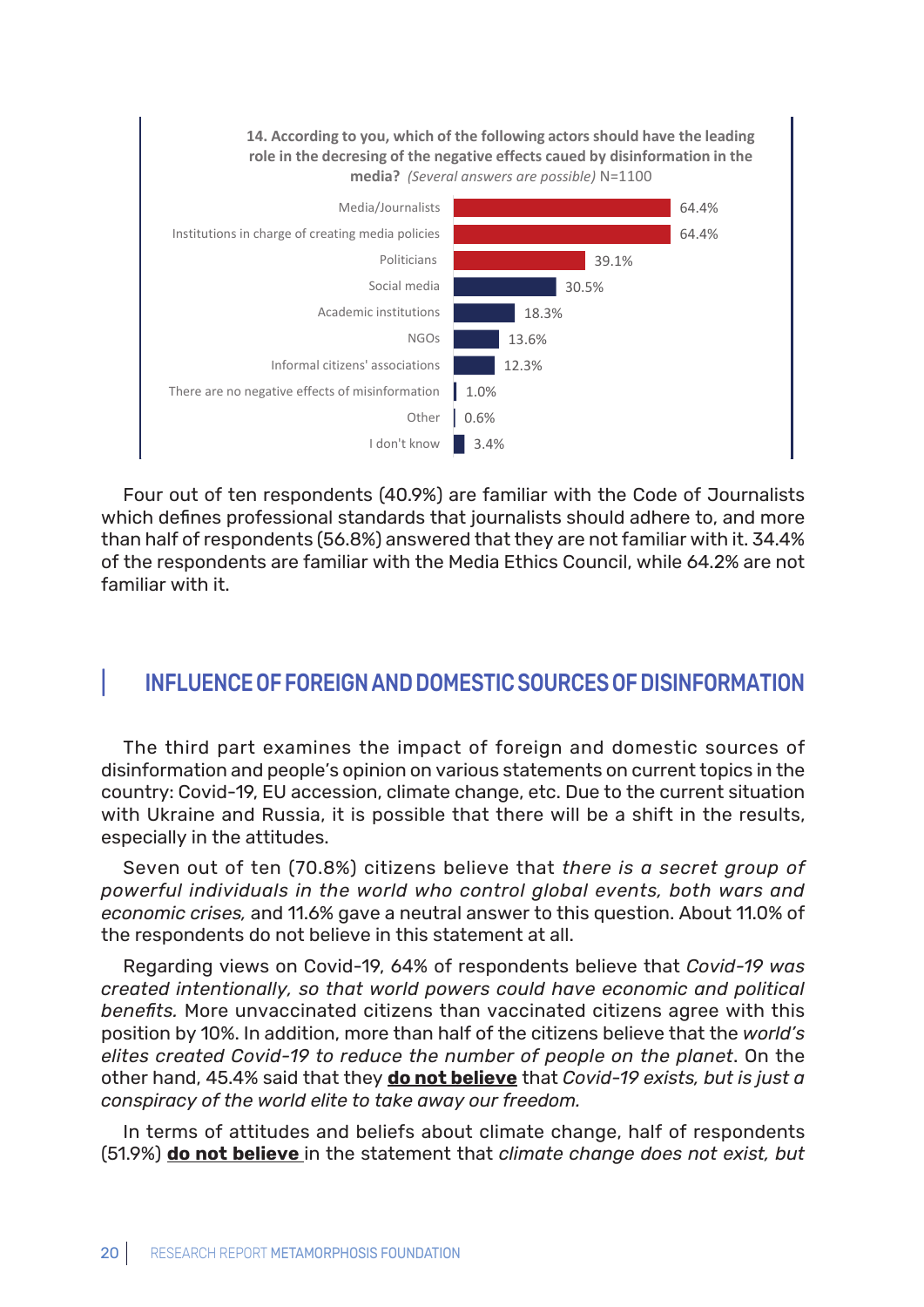*were invented to control the economy.* With this cross-sectional view, it can be seen that two out of ten citizens (20%) from rural areas believe that climate change does not exist unlike the respondents from urban areas. One third of citizens believe that *climate change is controlled by satellites and radars*, while almost as many do not believe in this statement.

About 42.3% of respondents believe that *Russia has a larger military force than NATO*, 18% do not believe this, and 16.1% answered neutrally.

Three out of ten citizens believe in the statement that the Chinese political system is no worse than Western political systems, and just as much do not know or refused to answer. About 18.0% of respondents said they did not believe this statement.



To the next question "According to your knowledge, are there sources / entities that promote Russian interests and views in the country?", 16.1% of respondents agree, i.e. gave a positive answer, 26.1% disagree, while more than half<br>(F.e. F.W.) (54.5%) do not know the answer to this question.

Cross-referencing the results shows that the age group over 65, citizens with higher/faculty education, and citizens who usually vote in elections are more likely than other groups to have sources/entities that promote Russian interests and **20. According to your knowledge, are there sources/entities that**   $\nu$  views in the country.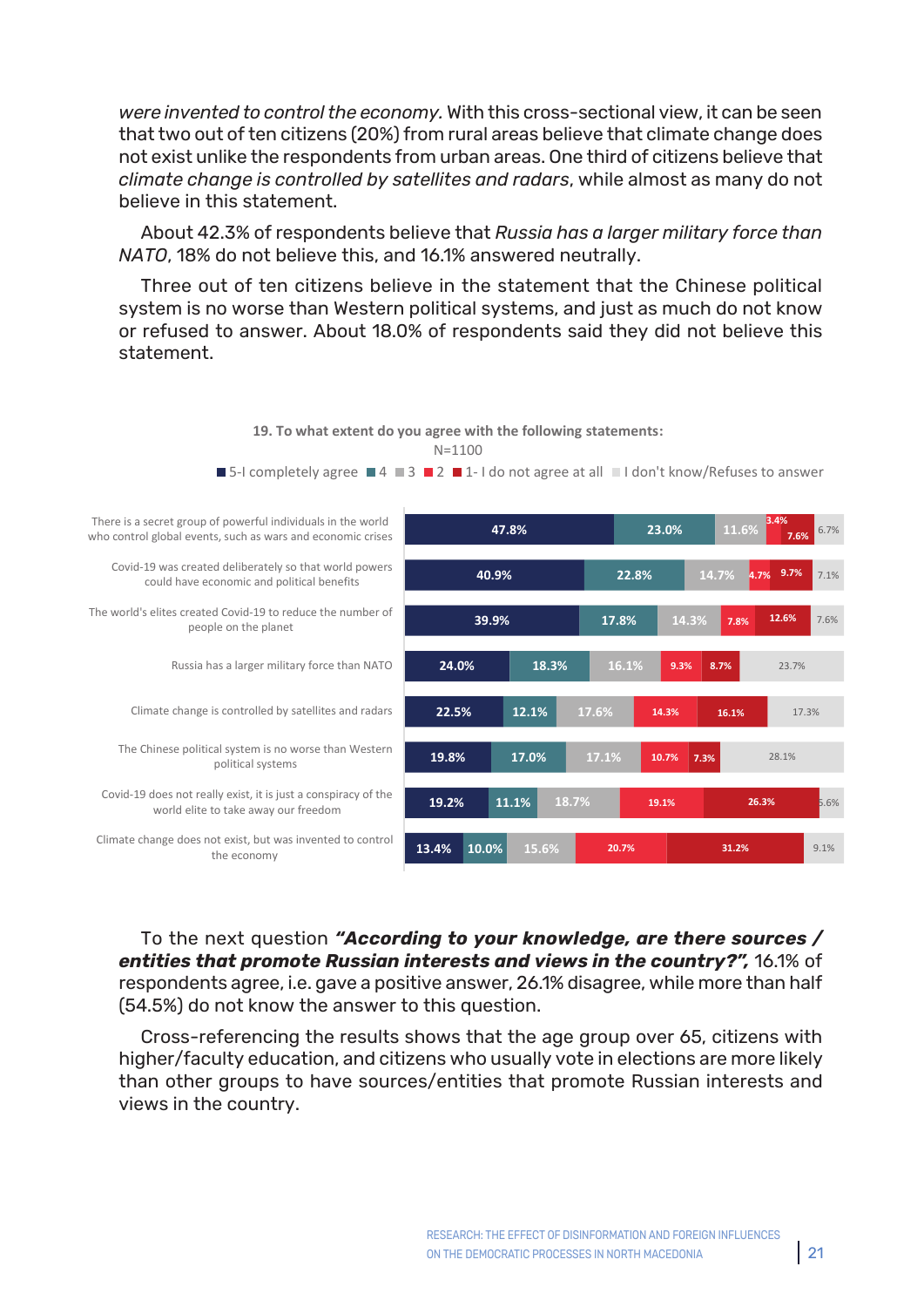

Respondents who answered the previous question "yes" answer the next question. Thus, 8.5% of the citizens answered that these are the political parties, followed by 4% of the citizens who said that these are the embassies, the military force, the threats for gas delivery and the political party "Levica". Four out of ten citizens are not familiar with what those sources/entities are.

20. According to your knowledge, are there sources/entities that

| 21. If yes, who are they?                           |       |  |  |  |
|-----------------------------------------------------|-------|--|--|--|
| Answers form respodnents that answered "YES" to Q20 |       |  |  |  |
| $N = 177$                                           |       |  |  |  |
| Embassies                                           | 4,0%  |  |  |  |
| Military force                                      | 4,0%  |  |  |  |
| Threats of gas delivery                             | 4,0%  |  |  |  |
| I don't know                                        | 43,8% |  |  |  |
| <b>CSO<sub>s</sub></b>                              | 3,4%  |  |  |  |
| Political party "Levica"                            | 4,0%  |  |  |  |
| Political parties                                   | 8,5%  |  |  |  |
| Different type of media                             | 10,2% |  |  |  |
| Russian influence through VMRO-DPMNE                | 2,8%  |  |  |  |
| Slavic University in Sveti Nikole and Bitola        | 0,6%  |  |  |  |
| With the unification of Orthodoxy                   | 3,4%  |  |  |  |
| Secret services                                     | 11,4% |  |  |  |

Six out of ten respondents agree (40.3% completely agree and 19.3% generally agree) with the statement: *that the country should become an EU member, but without concessions with Bulgaria,* 15.0% answered neutrally, and 18, 7% do not agree with this statement (12.8% do not agree at all and 5.9% generally disagree).

On the other hand, more than half of the citizens **do not agree** (I do not agree at all - 42.5% and generally disagree - 10.0%) with the view that *the country should become an EU member as soon as possible, even at the cost of new compromises with neighbors*, 32% agree (23.5% fully agree and 8.4% generally agree), and 10.5% are neutral about this statement. After the cross-referenced results, it can be noticed that young people up to 29 years old, citizens with primary and less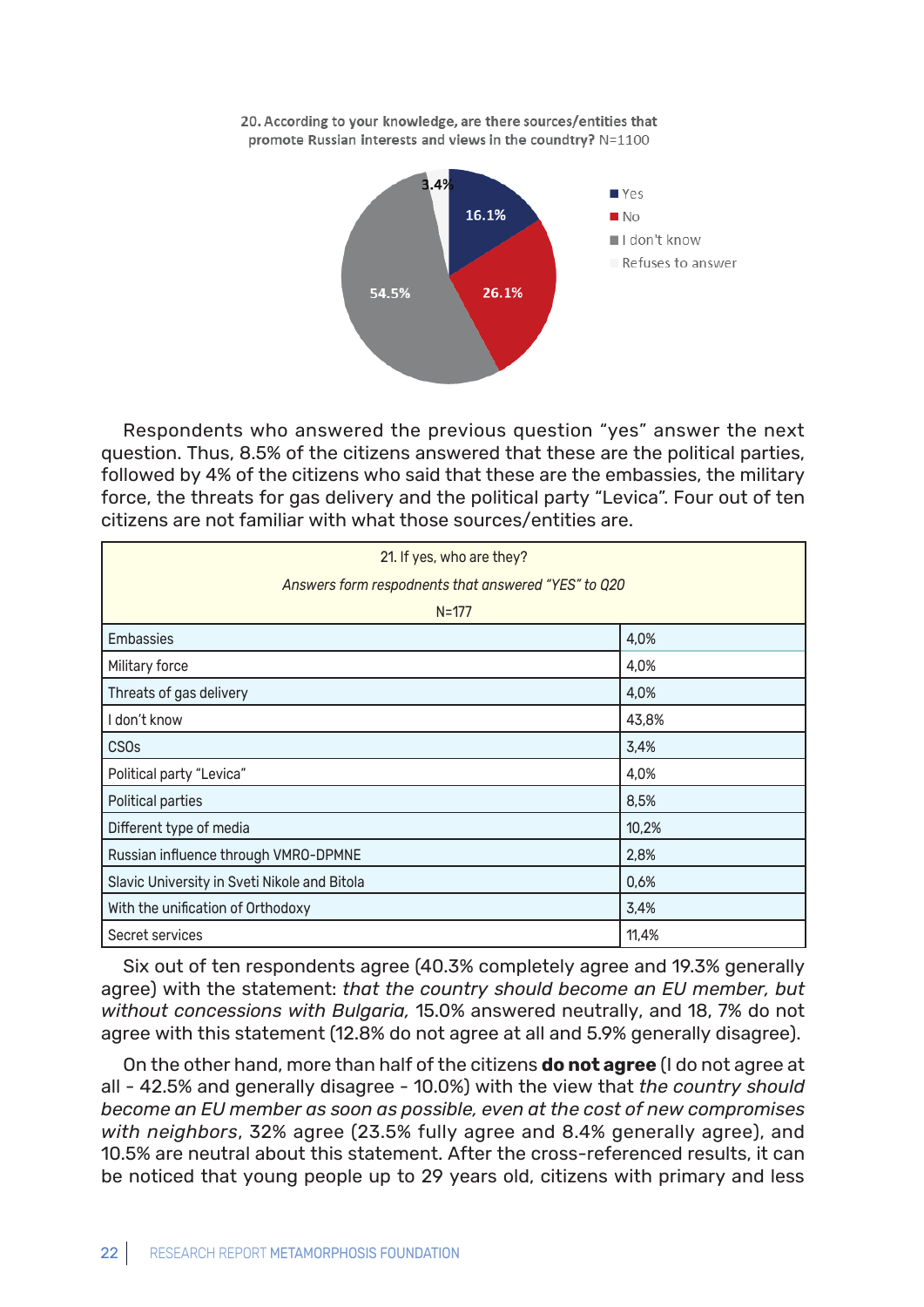than primary education, citizens from rural areas, and ethnic Albanians agree, the contrary to other groups. The results show that most of the citizens agree that our country should join the EU, but not at the cost of compromises with neighboring countries.

Four out of ten agree (28.4% fully agree and 14.4% generally agree) that an *alliance with Russia and obtaining cheaper gas would be crucial for improving our country's economy*, 19.9% answered neutral, while 19.3% do not agree (12.0% do not agree at all and 7.3% generally disagree).

One-third of the citizens agreed (24.2% fully agree and 12.0% generally agree) with the statement: *An alliance with a great Slavic and Orthodox power like Russia is more useful for our country than an alliance with the US or the EU,* 18.9 % gave a neutral answer, and 29.4% do not agree with the statement (17.3% do not agree at all and 12.1% generally disagree).

Four out of ten respondents agree (completely agree 21.2% and 18.8% mainly agree) with the position: *After the accession of North Macedonia to NATO I feel more* protected, and 33.6% disagree (do not agree at all - 22.8% and generally disagree - 10.8%). Regarding the cross-tabulation results and statistical differences, it can be seen that the age group over 65, the citizens from the urban environment, and the ethnic Macedonians, unlike the other groups of citizens, do not agree with this attitude.



**22. To what extent do you agree with the following statements:** N=1100

Majority of citizens (72.7)% said that Serbia has a positive impact on our country, Majority of citizens (72.7)% said that Serbia has a positive impact on our country, which which indicates that this country has a good image among Macedonian citizens. Turkey is the second country for which six out of ten respondents said that it has a positive impact on our country, and the United States is positioned in third place according to 42.9% of respondents. Citizens have a divided opinion about the state of Albania, 36.3% say that it has a negative impact, and 35.3% that it has a positive impact.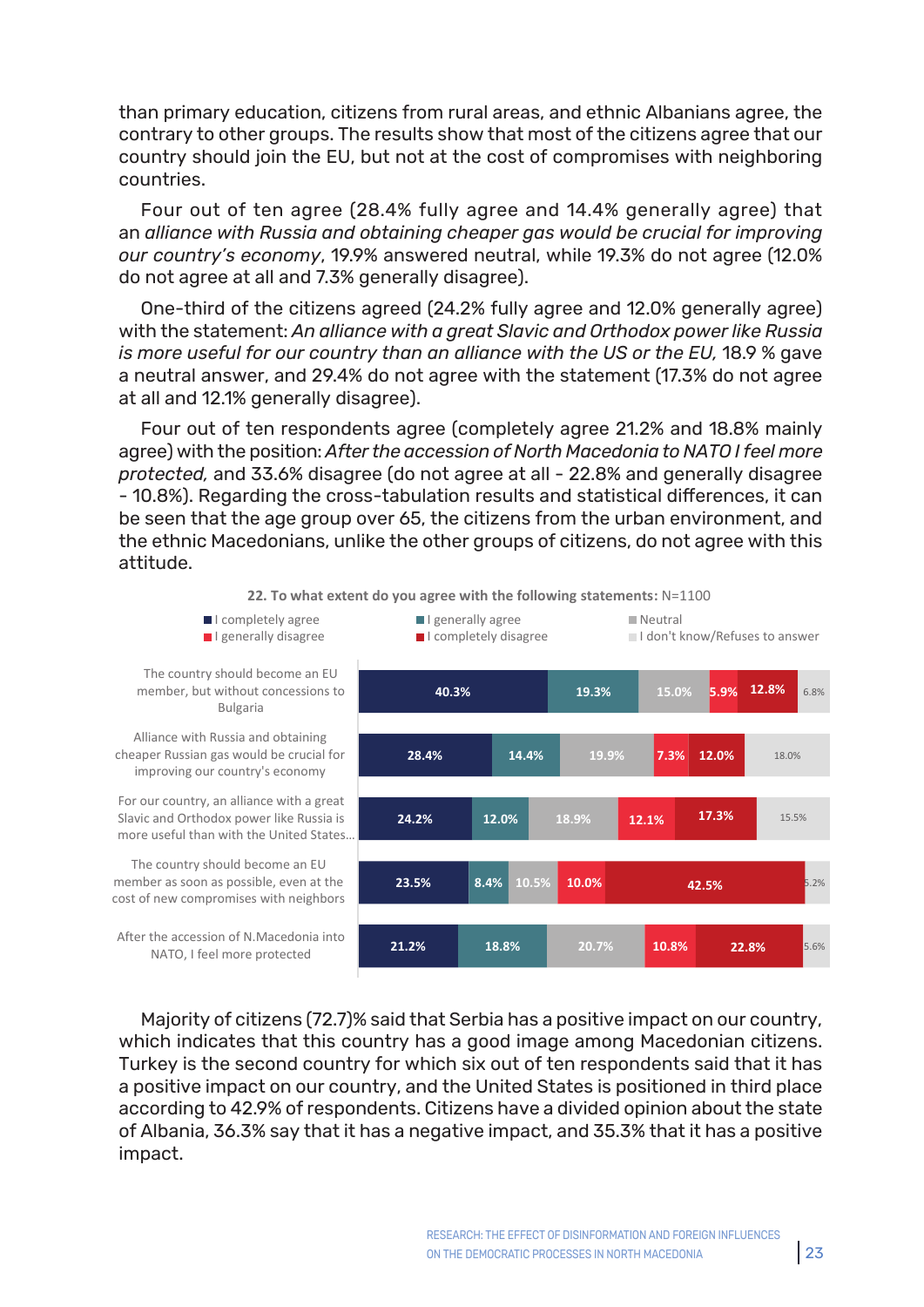#### A high 77.3% of the respondents agree that Bulgaria has a negative impact on our country, followed by Greece with 60.8%.



**23. What kind of influence does each of the given counries have in our country?** N=1100

According to the survey, for 66.3% of the citizens, Serbia is the biggest friend of North Macedonia. In second place for almost one in ten respondents is Albania. 13.3% of the respondents answered that none of the mentioned countries is Macedonia's best friend. In second place for almost one in ten respondents is  $\mathcal{L}$ 

For half of the citizens, Bulgaria is the biggest enemy of North Macedonia. It is followed by Greece with 11.8%. One in ten respondents stated that none of the neighboring countries is an enemy of ours. Due to the current situation with Bulgaria, such results are expected. Greece with 11.8% and none of the neighboring countries is an enemy of the neighboring countries is an enemy of the neighboring countries is an energy countries in the neighboring count

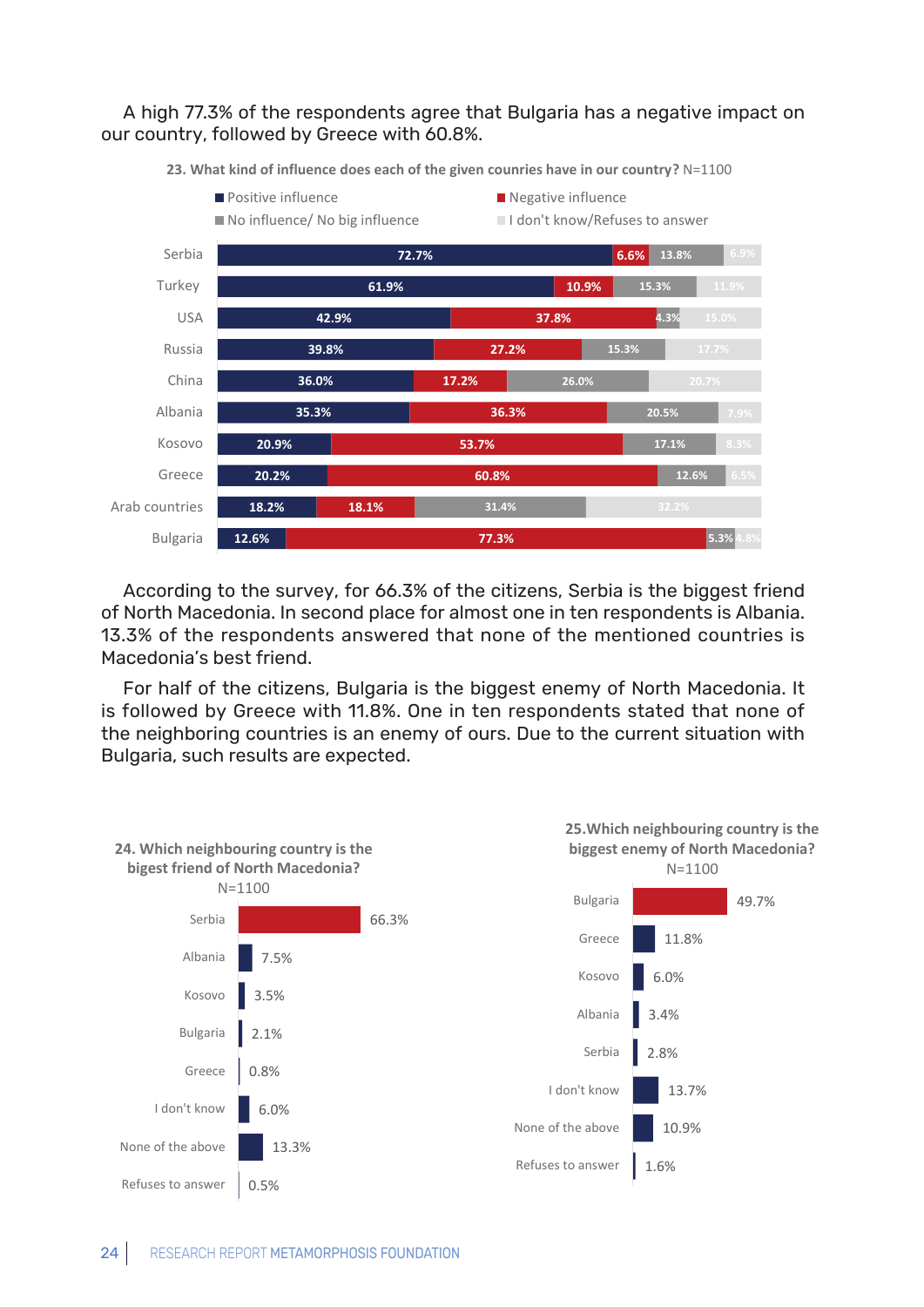## | DEMOGRAPHICS OF THE RESPONDENTS

| Demographic Data           | $N = 1100$ |
|----------------------------|------------|
| Place of residence         |            |
| City                       | 67,8%      |
| Village                    | 32,2%      |
| Gender                     |            |
| Male                       | 48,3%      |
| Female                     | 51,7%      |
| Ethnicity                  |            |
| Macedonian                 | 74%        |
| Albanian                   | 23%        |
| Other                      | 4%         |
| Age                        |            |
| 18-29                      | 15,2%      |
| 30-49                      | 40,4%      |
| 50-64                      | 28,8%      |
| $65+$                      | 15,6%      |
| Refuses to answer          | 0,0%       |
| Education                  |            |
| Primary education and less | 12%        |
| Secondary education        | 63%        |
| Faculty, Mr., Dr.          | 25%        |
| <b>Employment Status</b>   |            |
| Employed                   | 50%        |
| Unemployed                 | 17%        |
| Pupil/Student              | $6\%$      |
| Housewife                  | 5%         |
| Retiree                    | 20%        |
| Other                      | 3%         |
| Region                     |            |
| Vardar                     | 7,1%       |
| East                       | 8,9%       |
| Southwest                  | 10,4%      |
| Southeast                  | 8,5%       |
| Pelagonija                 | 10,7%      |
| Polog                      | 15,3%      |
| Northeast                  | 8,1%       |
| Skopje                     | 31,0%      |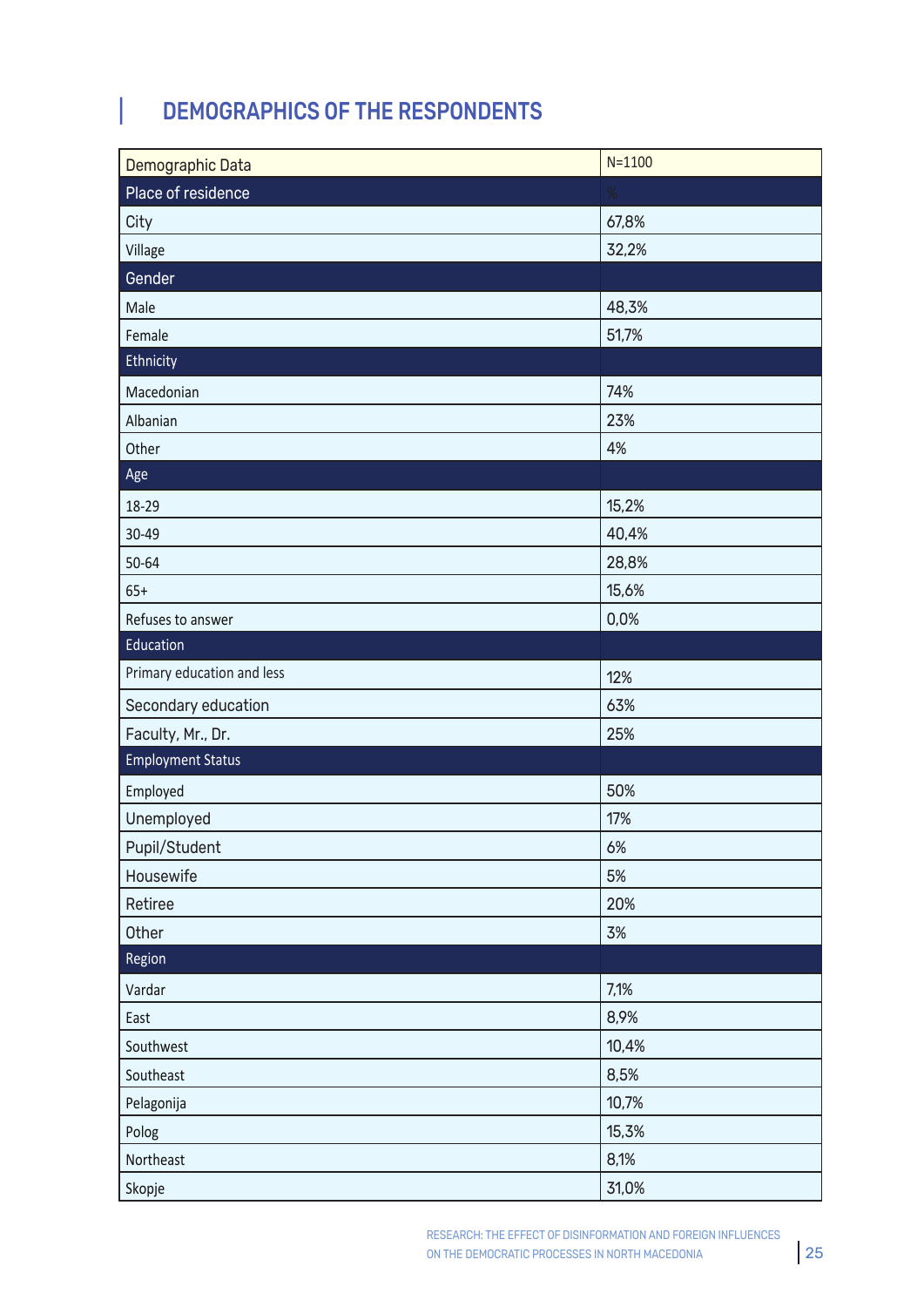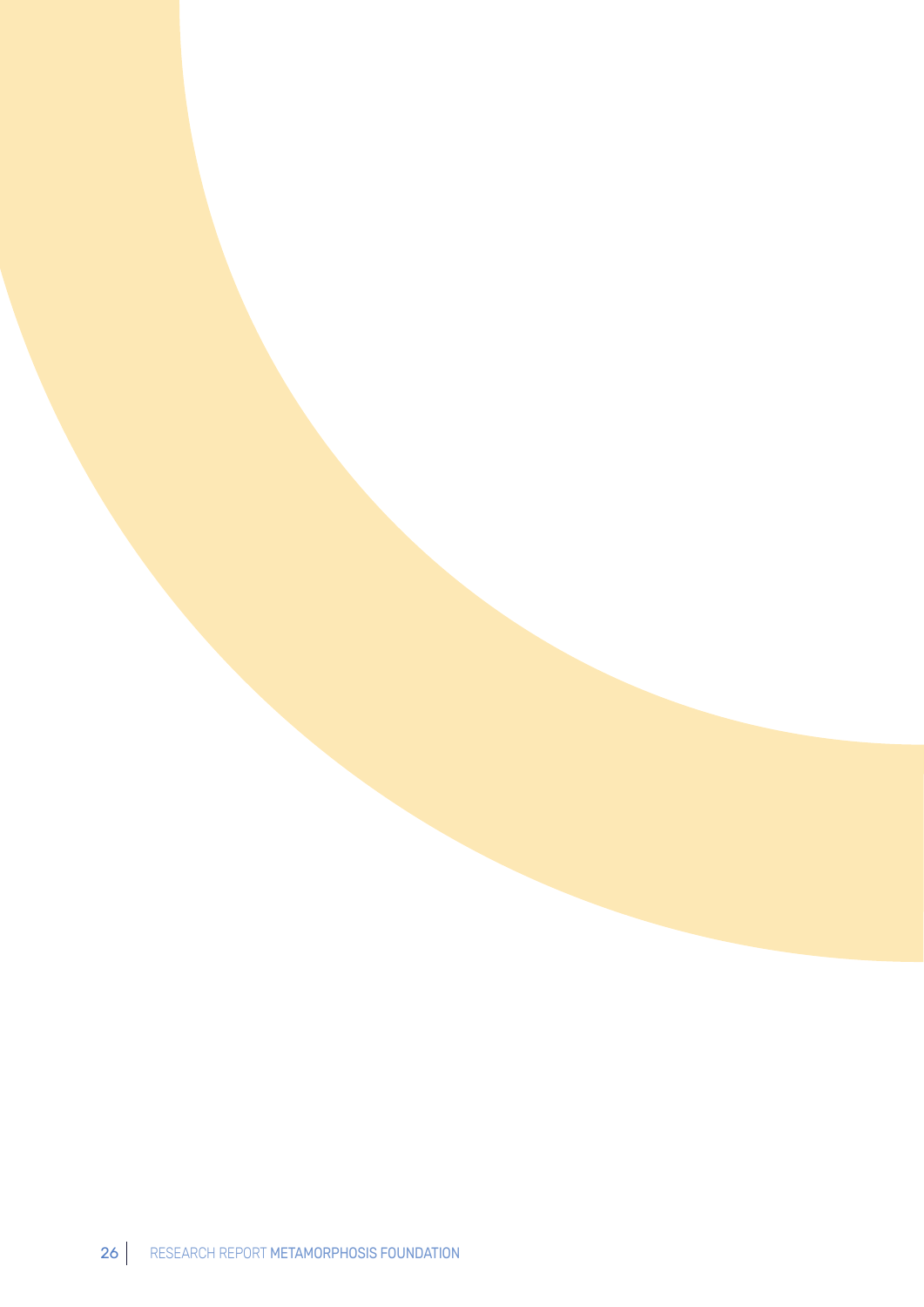## **ANALYSIS OF THE RESULTS OF THE FOCUS GROUPS**

### | FOCUS GROUPS STRUCTURE

After analyzing the data obtained from the quantitative survey with the citizens, three focus groups were realized with representatives of relevant stakeholders in the country. This qualitative research approach offered in-depth insight into the research findings, as well as creating recommendations for media policies.

The first focus group with representatives of the journalistic profession - editors, journalists and fact-checkers, from traditional and online media was held on February 26, 2022.

The second group was held on March 29, 2022 and consisted of media analysts, members of regulatory and self-regulatory bodies, as well as representatives of the Parliamentary Institute and private research institutes.

The third focus group with analysts of the socio-political life in the country and representatives of the academic community was held on March 31, 2022.

| KEY FINDINGS

| DISSEMINATION OF DISINFORMATION IN THE MEDIA

The analysis of the domestic media space identified two types of disinformation: first, disinformation that occurs because of journalistic lapse, unprofessional journalistic work and lack of editorial policy, and second, fake news, i.e. malicious placement of certain narratives in the public sphere that result of organized, structured and conscious action to achieve a certain goal.

*"When it comes to an unintentional mistake or lapse then it is much simpler; when the mistake is pointed out, whether by a fact-checking organization, or by a colleague, or by a self-regulatory body, the media withdraws the news and apologizes officially. When it comes to malicious placement of fake news, then the process does not go like this; then it is an organized, structured, conscious action where lies and disinformation are released into the public narrative for a specific purpose."*

*"Most of the violations are related to disinformation ... (as a result of which) journalists and the media fail to check the news before publishing it ... the source of this disinformation is important ... most often foreign narratives are a compilation of lies that are placed by well-organized centers of power and we cannot equate them with the lapses made by the media at home".*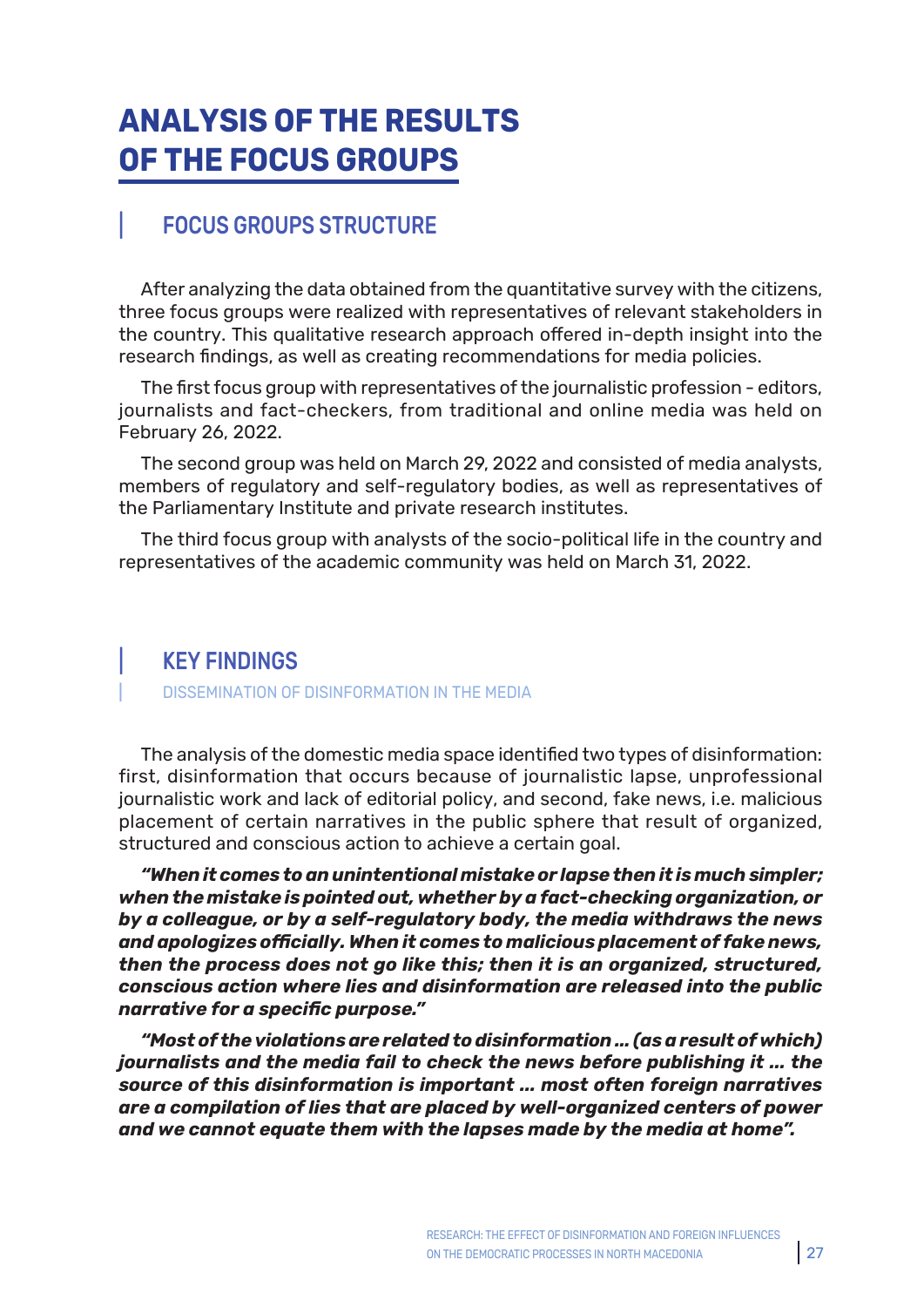It was concluded that the online space, i.e. social networks and online portals, are a critical area for spreading disinformation. In the traditional media (TV and print media) disinformation is spread to a much lesser extent.

Most disinformation is found on social networks. Disinformation is often spread through the personal profiles of politicians and influencers, and during the pandemic, the personal profiles of doctors and medical professionals. Disinformation is also spread through various Facebook groups. In this regard, the personal profile of Gordana Godzo from the association "From Us to Us", the profile of Mike Tyson, a representative of the Q Movement in the country, as well as the Facebook group United Macedonia were especially pointed out.

The portals are not defined as media, they usually do not have an imprint and are not subject to the legislation in the country, which makes them suitable for placing and disseminating disinformation. In the race for publicity, and due to lack of journalistic capacity, portals often publish unverified news; portals also often republish news from each other, which allows very fast saturation of the internet space with disinformation.

#### *"It is a fact that disinformation is much rarer in the newspaper because more attention is paid. But we as portals, even though we try, know how to fall for fake news for getting clicks. Fake photos and videos are appearing on the internet and we are downloading them from unreliable sources."*

It has been observed that, very often, portals use social networks as a source of information, which allows someone's personal views to be presented as "official" information. For example, portals know how to publish the statement from a personal profile of a politician as an official position of a certain institution or political party. Having in mind this possibility, various political structures in the country use the portals as a mechanism for creating and disseminating disinformation. As a typical example of "abuse" of the Internet portal as a medium, the example of Petak Bogoevski was pointed out, who owns a portal and who places their political views in the media sphere.

#### *"Disinformation is not present on TV, but mostly on Internet portals; they fall for certain views on social networks and take them as info. They settle for the status of politicians; they create news that is constantly being shared."*

#### *"Officials post an opinion on their profile, and then some portal republishes it, and they post this one on their profile. If we all inform correctly ... there will be no need for fact checking, but when half of the portals blindly transfer the FB status of a mayor ...".*

In the traditional media (TV and print media) disinformation is spread to a lesser extent. However, debate shows as well as other types of programs in which guests and experts from different fields appwar allow dissemination of disinformation through the media.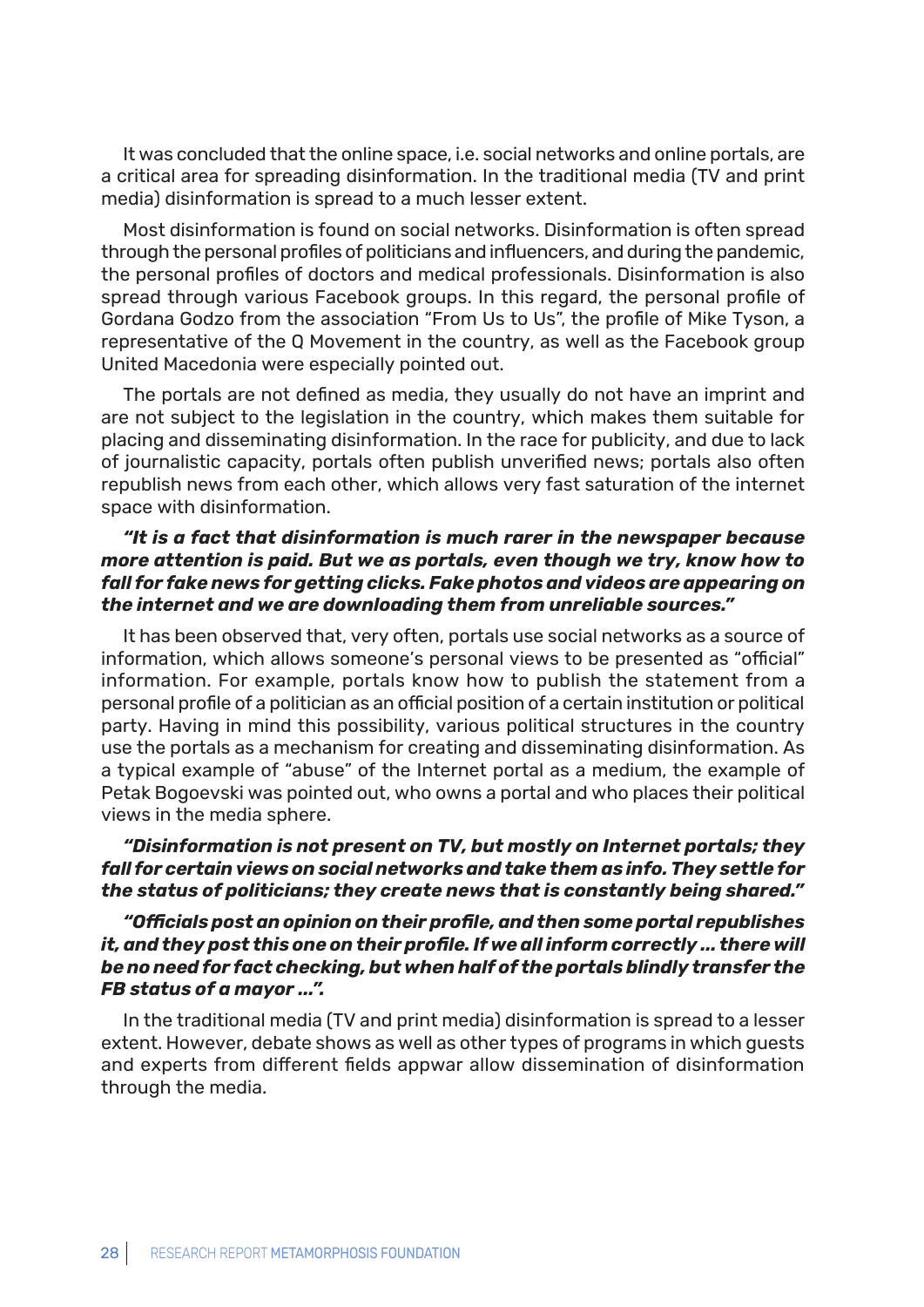*"Watch Alpha TV and see what kind of shows they host, what kind of guests they invite ... There is also a Klan TV ... it has no impressium, no impressium on national television, and there is a regulator that allows this type of lapses to pass... "*

#### | INFLUENCE OF FOREIGN DISINFORMATION SOURCES

Russian influence in the country was rated as the strongest of all foreign influences. Russia is expanding its political influence by supporting the country's nationalist political options and actively promoting the "Eurasian" option as an alternative to NATO and the EU. In order to propagate this political agenda, a narrative is placed in the public sphere, which emphasizes the similarities of the two peoples, as well as the Russian friendship towards the country, which is manifested through the official recognition of the Macedonian language and identity.

#### *"They want us to think that NATO and the EU are not a good path for us, but an approach to the Asian alliance ... they manipulate the language, the identity, the acceptance, which means a lot to people ... they act through the narrative: look at the other countries that have joined EU and NATO, nothing is better for them. The main goal is for citizens not to want to join NATO and the EU."*

Pro-Russian narratives enter the media through multiple channels. Primarily, through neighboring Serbia, whose online media, tabloids and political TV shows with pronounced pro-Russian views are easily accessible and very influential to the Macedonian audience, as well as through local portals that in a race for an audience, without ideological tendency, republish news from Serbian media and spread disinformation and pro-Russian views.

#### *"A lot of this disinformation comes from neighboring countries, from Serbia. Their tabloids are read directly here... and they are very influential. There are also political shows from Serbia that are popular in our country."*

Russian influence is also easily channeled through social media, where a critical group can be formed, such as the group "United Macedonia" or "I Boycott", which filled in Twitter and managed to spread its narrative during the referendum on the country's entry into NATO. Such narratives are easily spread through Internet portals, and often penetrate traditional media, such as Alpha TV, for example.

#### *"United Macedonia publishes disinformation from Russia. They are not even aware that this is disinformation; plus, there are others who trust them, comment on them and further spread this disinformation."*

Special attention was paid to the role of various political structures in the country, such as the political party "Levica", which in its anti-NATO program and its strategic commitments acts in favor of Russian geopolitical interests, and which manages to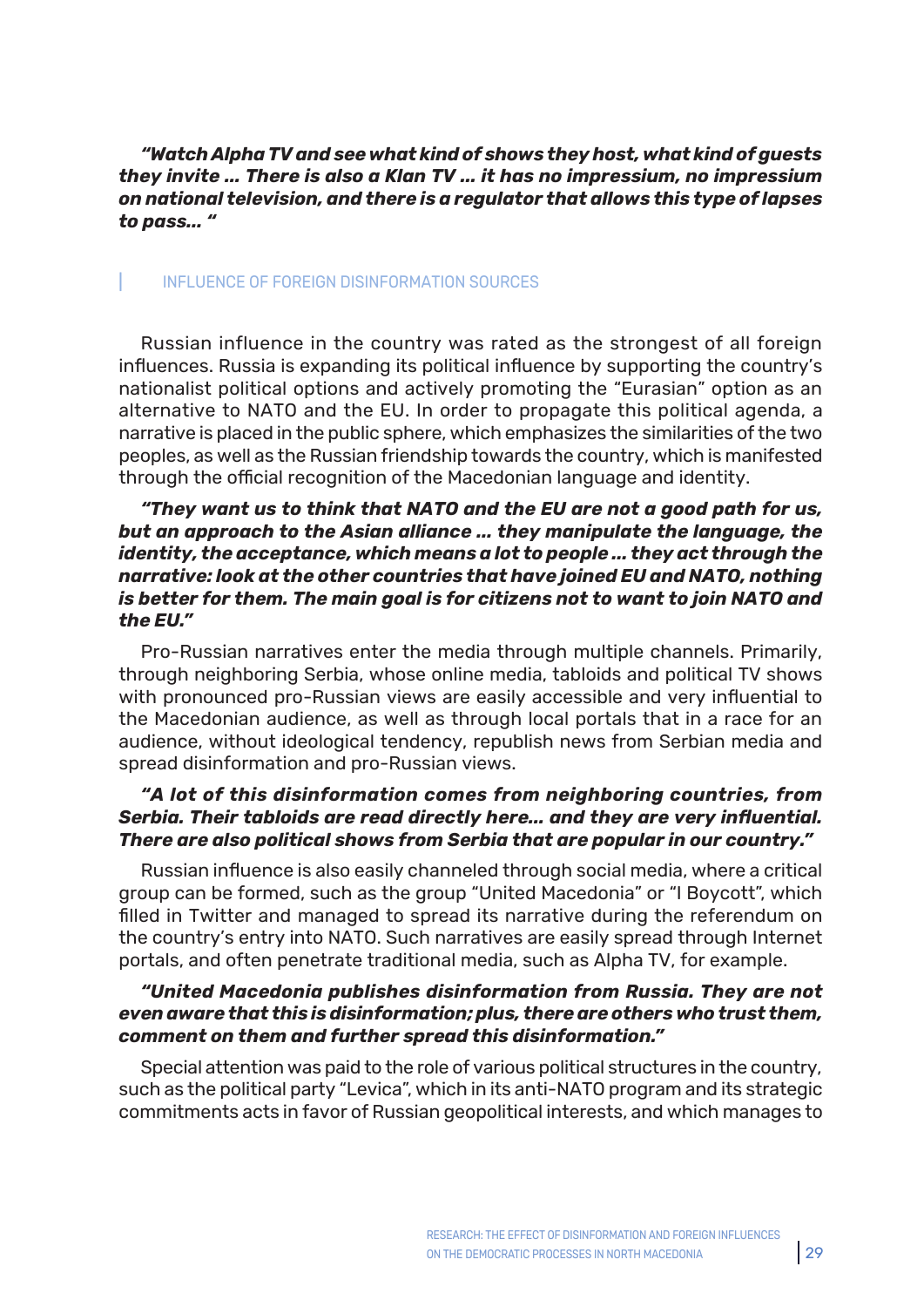introduce pro-Russian narratives in the parliamentary debate. Pro-Russian views are also shared by other individuals in political life, such as Stevče Jakimovski, who spreads covert views, or Todor Petrov, who spreads openly pro-Russian views.

*"We have a parliamentary party that is most openly pro-Russian, which has written in its program that NATO membership is unnecessary ... Aside from small political parties, now Russian influence is established in the political system itself and it is very public, we see meetings in the legislature home with the Russian ambassador in such a crisis. The party "Levica" is a representative of that mood, it is transparent and legitimate ...".*

*We should have a problem with those who ... claim to be pro-Western, but in fact, they are not. These are structures, I do not say they are political parties, but if you follow their public appearances, their rhetoric, you will see covert support for Russian aggression. Stefče Jakimovski's party is not pro-Russian, but he expressed such views in his appearance on TV 24. If 15 years ago we had unity on some issues, now obviously we have an open debate and it is public and should be accepted. The pro-Russian mood is present ..."*

In recent years, there has been increased activity of the Russian Embassy in the country, as well as the Russian Consulate in Ohrid.

Russian influence also receives active support from various tools for automated Internet propaganda, bots, troll farms, and hacking activities. The attack on the website of the State Statistical Office on the day the results of the last Census were published was linked to Russian interests in the country.

*Think.mk is a site that has a lot of likes and which at the beginning started with the presentation of news with extremely entertaining content. The moment they reach a certain audience, they turned to political topics that deal with the war in Ukraine. You will see by the number of likes and the number of news shares that they are pro-Russian and that Putin is presented as a top leader, that they are not organic; those are the bots ... it can be seen which content this medium gives primacy to and which narrative it wants to spread to the public."*

#### *"Some politicians and profiles have an unnaturally high number of likes, tweets, retweets and shares. I analyzed one profile, of MP Apasiev and most of them are automated, at least 30% when you analyze them. They do not tweet anything, they are bots, they just retweet."*

It was assessed that the long-term process of Euro-Atlantic integration of the country, which in recent years has demanded, and will in the future, require major political and social compromises, opens more and more space for penetrating pro-Russian geopolitical views, as the number of citizens and social actors grows, who favor political alternatives on the Euro-Atlantic path.

#### *"The Eurasian Pact is Russian propaganda that is successful, both because it is organized and because European integration is stalled. In the Western*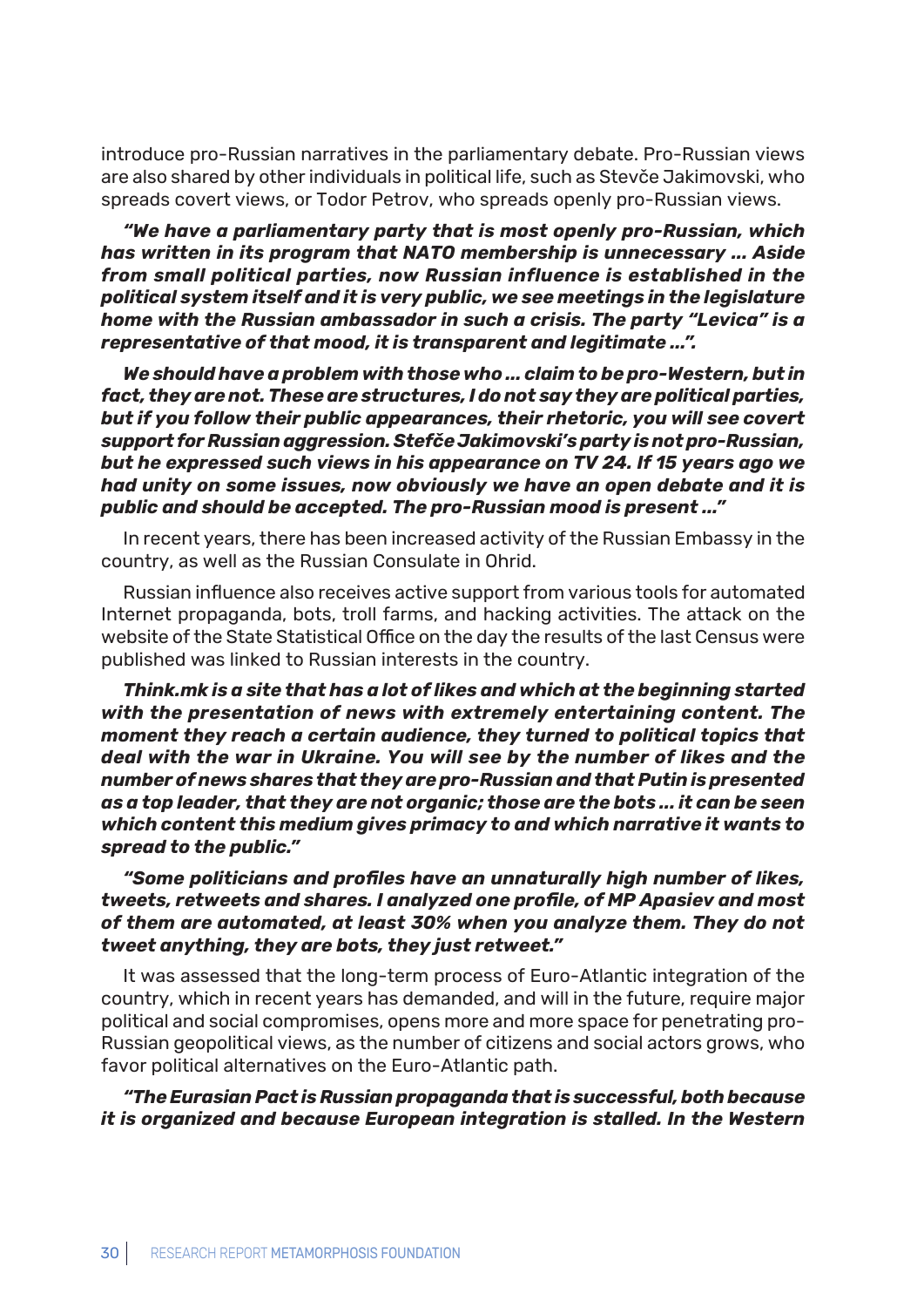*Balkan region, we can talk about a sustainable system where coordination and support from Moscow is no longer needed, but we have a system of individuals and media who believe in it and spread those illiberal narratives ... and that system is already self-sustaining."* 

*"Apart from the direct (Russian influence) that is present in the media and social networks, there is a corpus of ideological influence that is indirect, which is not, say, pro-Russian on a platform of Russian support, but on anti-Western narratives and discourses. The spread of conspiracy theories, the existence of secret societies, the world government, it is a whole corps of anti-influences that is spreading and often highlighting the Satanism of the West."*

In addition, the bad governance, i.e. the dysfunctionality of the democratic order in the country, gives rise to a "longing for a system" among a growing number of citizens, which opens space for placing narratives that affirm the autoc*ratic principle, as a model that can ensure the functionality of society.*

*"When people want a 'firm hand' or an authoritarian regime, they usually want a system ... they think that if you have a ruler with a firm hand you will have clean roads, you will not die in a hospital, you will not ride a bus without a ticket, you will not need to know someone in a high position to get admitted to the hospital... So every failure of the system at home, absolutely every impunity, every weak reform in the judiciary, in education, in health, absolutely goes in the line of supporting these influences and supporting Russia, and all autocracies in general."*

*"They will go to Turkey and see a bridge that is top notch, or they will see the new airport and say, 'Erdogan is not a democrat, but he is building, the state is functioning.' Some moments like this, especially accompanied by the domestic failure of real reforms in certain fields, absolutely create fertile ground for self-deception that somewhere in autocracies or dictatorships people live better."*

Autocratic narratives that undermine the democratic values that the state aspires to, are largely placed through Internet portals funded by structures behind the political figure of Victor Orban. Such media, taking advantage of the citizens' dissatisfaction with the current social situation in the country, place autocratic ideas as viable alternatives to the eroded system of government in the country.

#### *"Orban's Hungary network remained active and focused on the Balkans. These are evolved forms of influence that are happening now without the notorious MPM, without that structure of multiple print media that MPM managed, now it is happening through the internet portals."*

Turkish influence is primarily aimed at the Turkish ethnic community in the country, with which it communicates through the Turkish-language media, as well as through religious communities. In a wider context, the Turkish influence is in an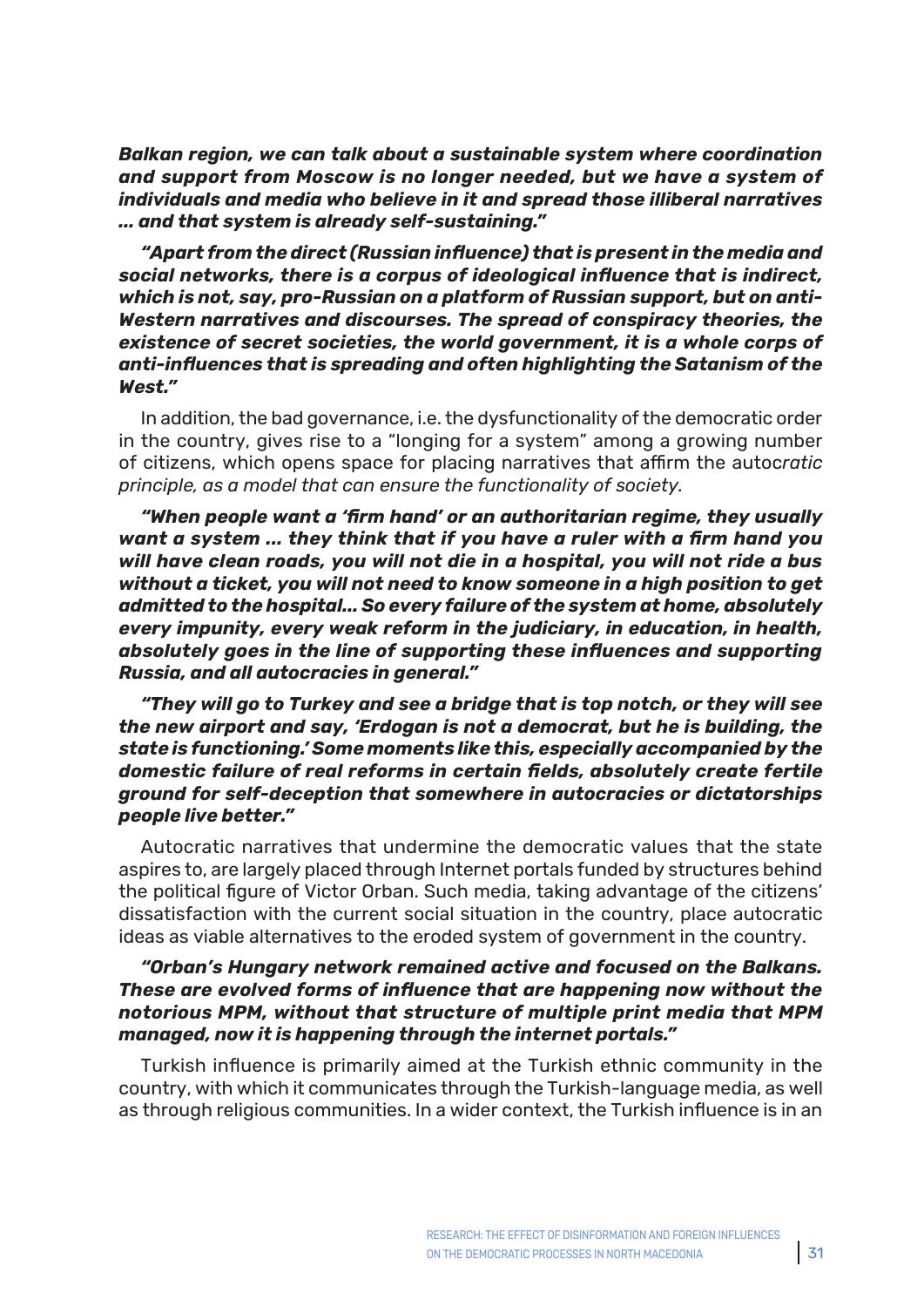indirect way present in the national media because of the ubiquitous production of Turkish series.

*"We can see this cultural influence through Turkish series. In the information part, it can also be said that an important process is the media segregation that takes place in Macedonia - Macedonians watch programs in Macedonian, Albanians in Albanian, and Turks in Turkish. The Turkish community is strongly influenced by Erdogan's official policy, he is a very popular politician among them, so the influence is huge ..."*

#### **"Turkish influence may be felt by Turkish-speaking population; it is controlled and aimed at anti-Gjulen, i.e. pro-Erdogan views."**

Bulgarian influence in the media space was also clearly recognized. The primary source of disinformation was Petar Kolev's party in Ohrid, which is directly funded by neighboring Bulgaria, as part of a network of "Bulgarian" organizations funded in the country. Disinformation is also spread through a number of Facebook groups and personal profiles of individuals. It has been noticed that certain political structures in the country place statements of nationalist political options in Bulgaria, such as Karakačanov's party, on the domestic media and thus consciously manipulate public opinion on the issue of bilateral relations with Bulgaria.

#### | OPPORTUNITIES TO CHANGE MEDIA POLICIES

"Strict" regulation, i.e. the adoption of a law on disinformation, was not recognized as a solution to the problem of disinformation in the media, as it provides a legal mechanism for abuse by the ruling political structures and restriction of freedom of speech.

#### *"Introducing some strict control or regulation ... borders on media censorship and restrictions on freedom of speech."*

#### *"A law on disinformation can be a double-edged sword, because it depends on who will implement it and how, that situation can be very dangerous."*

Promoting self-regulatory mechanisms, as well as affirming fact-checking activities as a form of self-regulation within the media community, which can raise the level of professional and ethical standards in journalism, were considered the only correct approach to the problem.

In order to successfully deal with the problem of disinformation, within the existing legal regulations, greater activity is needed from the institutions, which should be much more dedicated to issues related to disinformation in the media.

#### *"The institutions themselves do not understand that disinformation affects society, and they also do not take it seriously, but we have institutions that do not react with denials ... they allow disinformation to gain momentum."*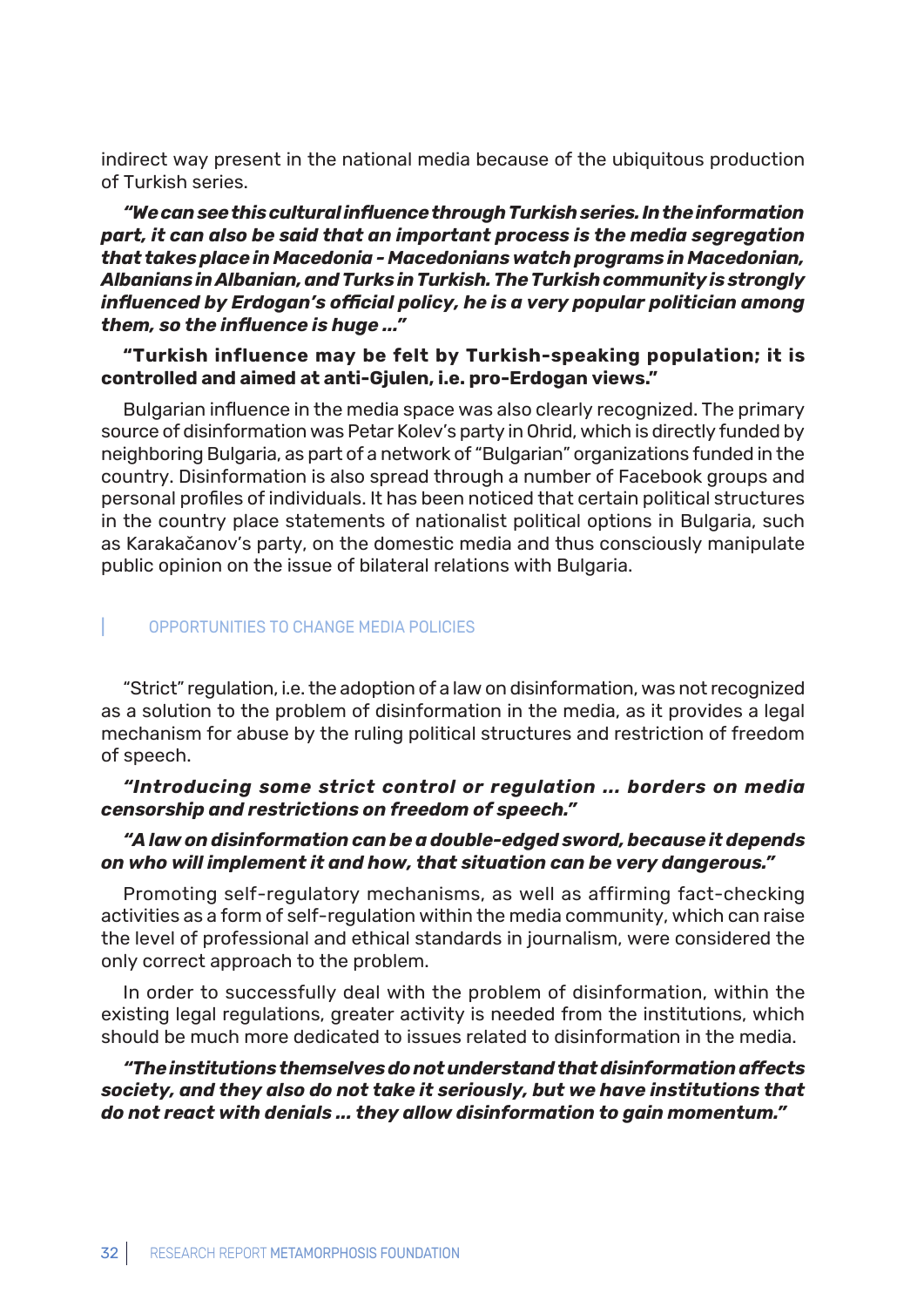*"It takes a lot of workshops with prosecutors and judges to recognize and understand that disinformation is a problem. They (judges and prosecutors) do not accept online media outlets because they are not subject to the law and can write whatever they want ... but a threat is a threat, no matter through which channel it is sent."*

*"It is good to have a working body in the Assembly that will deal with disinformation as a problem, now (this problem) is broken up into committees and very rarely is the topic of disinformation discussed."*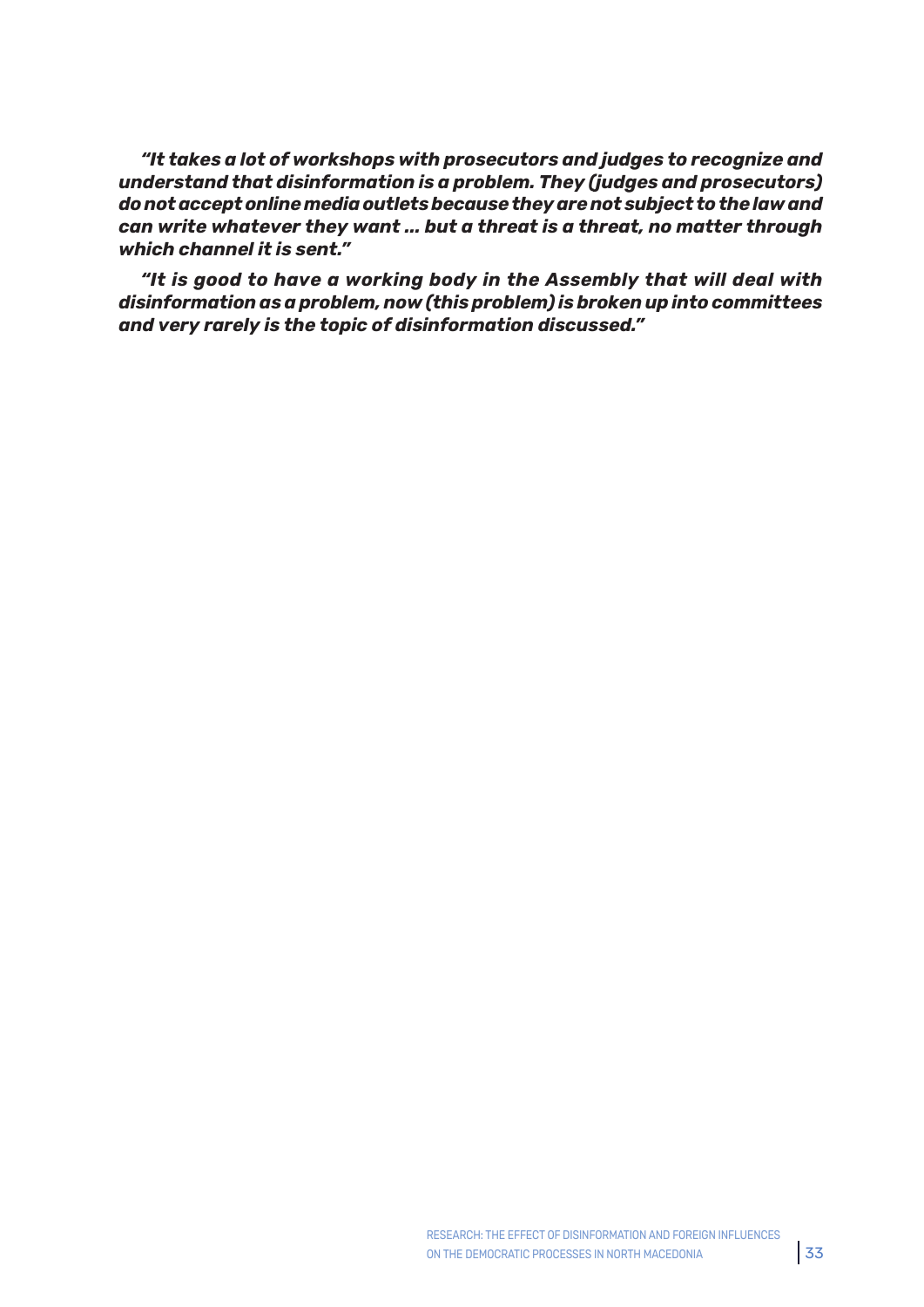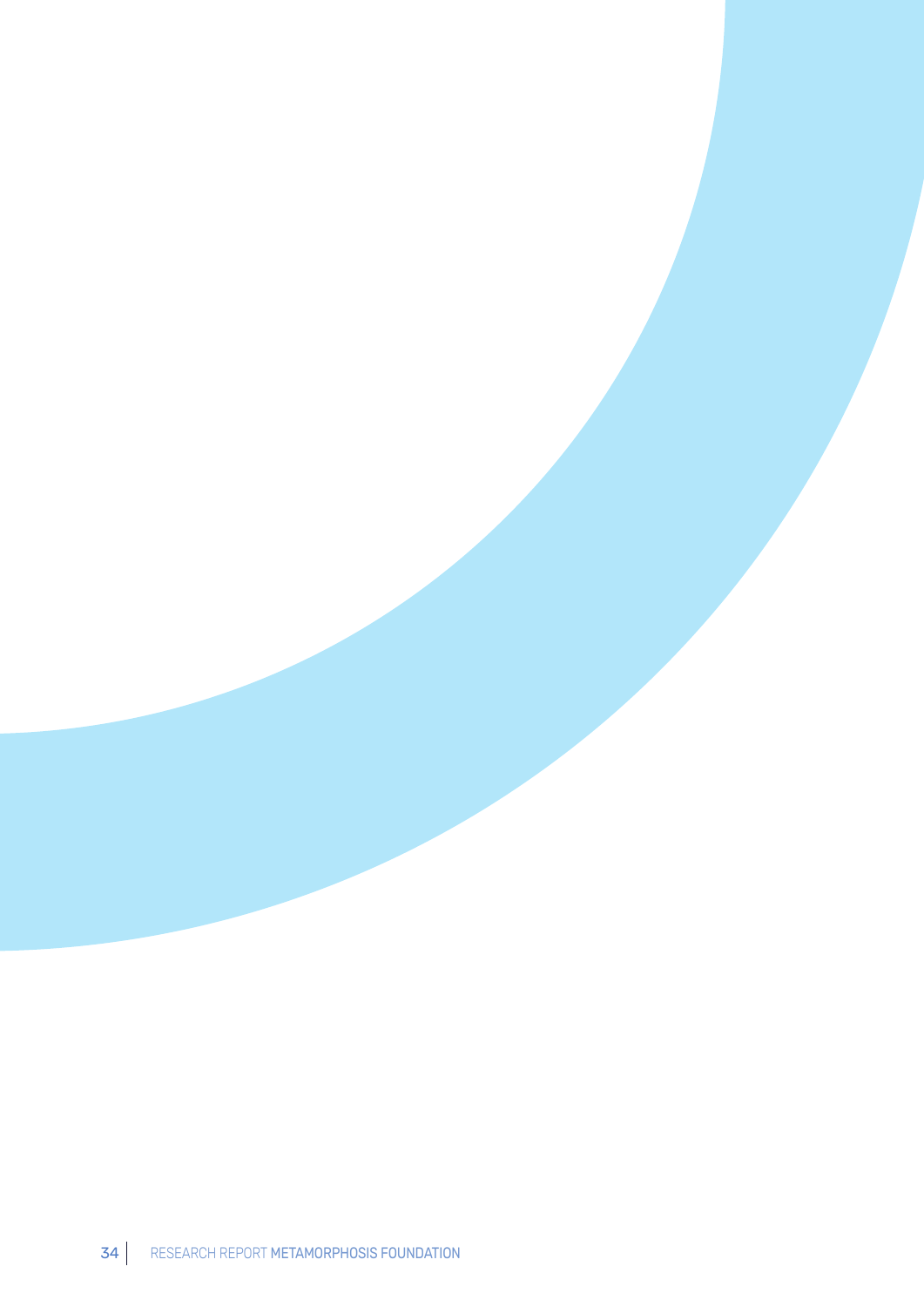## **recommendations**

As a result of the research process and data analysis within the project, the following recommendations were adopted:

- A systemic approach is needed to build a culture of critical thinking and social dialogue at all levels, starting with the education system, the relationship of institutions and stakeholders in all sectors, as well as at the family and individual level.
- Given the high multi-line polarization in the society, when preparing disinformation interventions it is important to make data-based decisions about whether it is effective to apply a confrontational approach in a given situation (through which polarization can be enhanced), or to strive through a broad and inclusive social dialogue to give all parties a chance to reconsider some of their values, perceptions and considerations.
- Susceptibility to conspiracy theories and other alternative narratives is a consequence of structural factors that need to be addressed by specific programs, rather than by pathology or practices of politicization, rejection, or ignorance.

### | RECOMMENDATIONS FOR STATE INSTITUTIONS

- Institutions, in partnership with the media and civil society organizations, need to create policies and mechanisms to develop media literacy and increase resistance to disinformation.
- In doing so, they should upgrade the Codes of Ethics that apply to their employees in order to incorporate the fight against disinformation as a core value and further development of appropriate work procedures.
- All institutions, especially those in the field of health, should support the media, services, organizations that work directly on the detection of disinformation related to Covid-19 by promoting the contents of their profiles on social networks and websites.
- State institutions from the legislative and executive branches should take a proactive role in strengthening the financial capacities of the media, as well as in creating a favorable environment for financial investments in the media industry.
- It is especially important to invest in raising awareness of the role of the media as drivers of democracy in society, and improving the situation with the media to be treated as a strategic goal.
- The Ministry of Education and Science, in cooperation with the Ministry of Health, should establish a special fund to enable cooperation with the academic community, universities and scientific institutes in the direction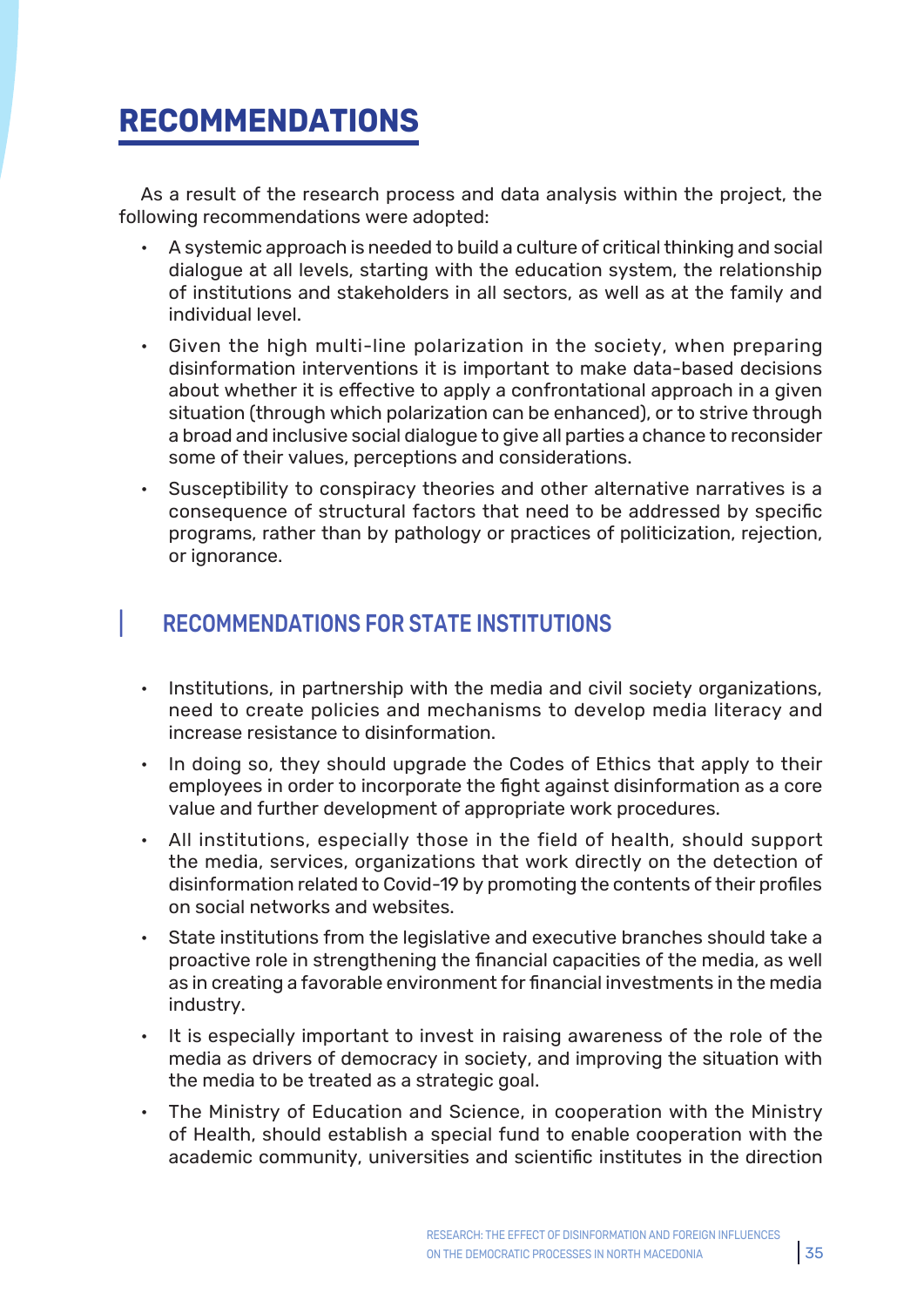of implementation and scientific research on the presence of disinformation related to Covid-19.

- The Government of RNM should as soon as possible fully implement the "Action Plan for decisive action against the spread of disinformation", whose draft version was presented to the public on July 24, 2019 and whose implementation is stalled, especially when it comes to the second part of the action plan entitled "Proactive measures". It is high time for the Government to start implementing its own action plan, as follows:
	- activation of action group composed of officials at the highest level
	- implementation of the planned educational campaigns, both those intended for the public, and also the internal ones intended for the employees and officials in the public administration
	- opening the discussion with the media and non-governmental organizations on how to support the production of media content on the topic of combating disinformation.
- State institutions should initiate a process for creating a state strategy for combating disinformation that will take into account the experiences from the implementation of the Action Plan, as well as the needs for its upgrade in conditions of a pandemic.

### | RECOMMENDATIONS FOR PRIVATE COMPANIES, MARKETING AGENCIES AND OTHER ADVERTISERS THAT ALLOW THE WORK OF MEDIA OUTLETS

• Advertisers should upgrade their codes of ethics and corporate social responsibility policies with criteria that will enable regular monitoring (monitoring) of whether they are used to sponsor media that spread disinformation.

### | RECOMMENDATIONS FOR INDIVIDUAL MEDIA WORKERS I.E. JOURNALISTS

- Media workers, as well as the media as a whole, should strive for increased respect for professional and ethical standards in journalism, as well as increased application of self-regulatory tools.
- The media should actively participate in the fight against all types of disinformation and the promotion of media literacy by increasing the quality and diversity of media programs of informative and educational character.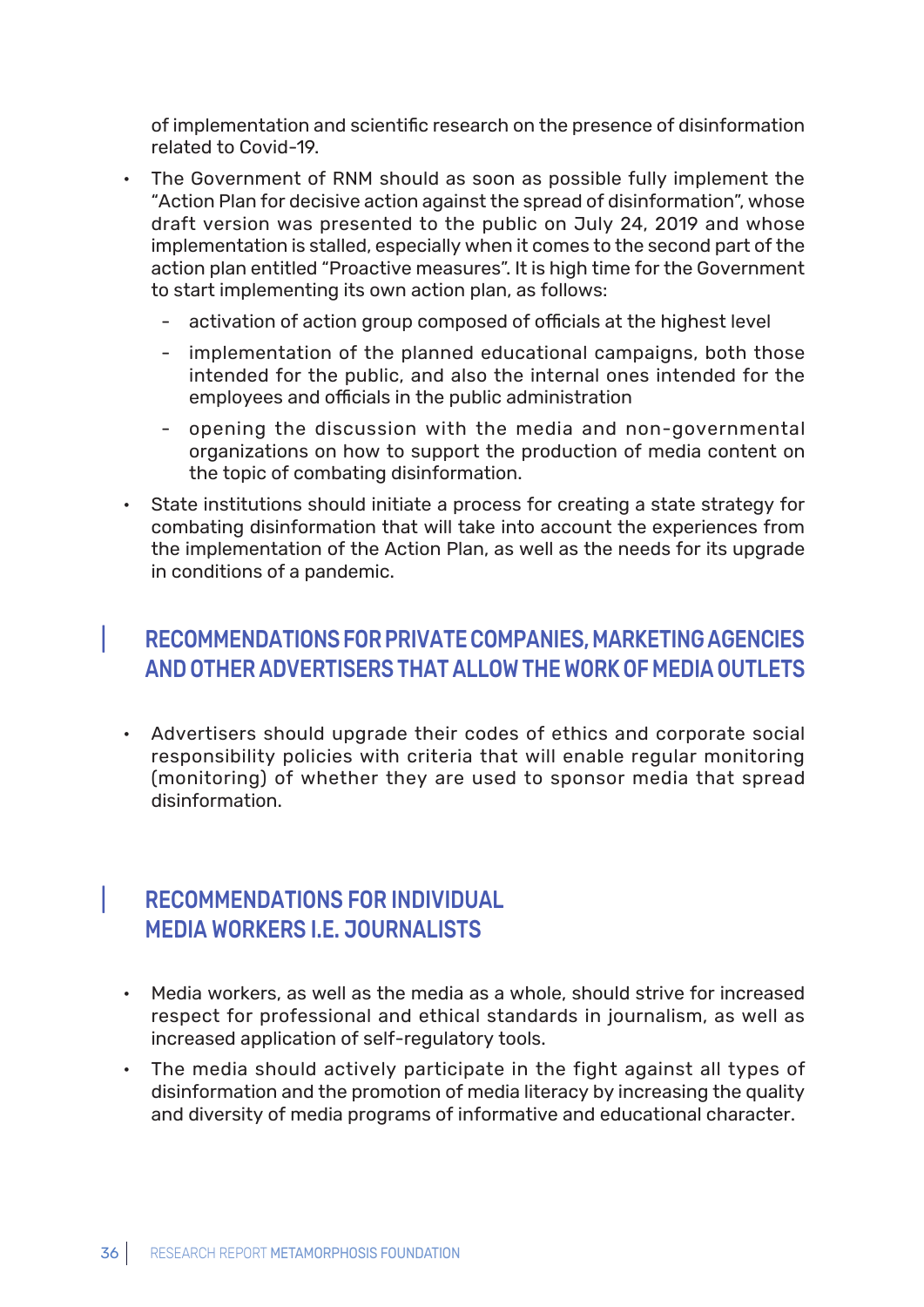• In case they do not have their own content, they should advocate for the transfer of fabricated content from all other fact-checking services or media that regularly debunk disinformation within their work.

## | RECOMMENDATIONS FOR PROFESSIONAL MEDIA ORGANIZATIONS AND RELATED BODIES

- It is necessary to increase cooperation between professional media organizations as well as other institutions relevant to the media sector.
- It is extremely important to further promote the mechanisms of selfregulation as a means through which citizens have the opportunity to point out abuses by unethical media.
- In addition, it is important that public fact-checking activities be affirmed as a form of self-regulation within the media community, and as a means of encouraging public debate on the quality of media content and the kind of informal education with which professional standards are practically approaching a wider audience.

## | RECCOMENDATIONS FOR CSOs

•

- CSOs should continue to create and accumulate knowledge related to the problem of disinformation, building content archives that will gather knowledge and explanations for the exposed manipulations and disinformation, which are published under licenses that allow use by other bodies. An example of such a resource is the CriThink website (crithink.mk) which also contains an archive of analytical and educational articles and an e-library with multimedia content, digital editions and training materials. In that way, each of the civil society organizations will be able to download the content and disseminate it on their websites or social networks, to initiate and lead training projects for their target groups, as well as to contribute with their content in the same way.
- As many organizations as possible should commit to launch their own projects to work with the public on disinformation awareness or to join projects in that part of the NGO sector that is already working on debunking disinformation. At the same time, they should work on diversifying the target groups from their communities, which they will find to be most susceptible to the negative impact of disinformation. To consider different approaches to explaining the harmfulness of disinformation in different age groups, with special emphasis on young people;
- CSOs should create content and promotional campaigns to present to the public positive narratives based on facts, outlining measures to prevent the spread of the epidemic and the benefits of vaccination, in order to reduce vaccine hesitancy, but also the opposition of the use of Covid-19 vaccines.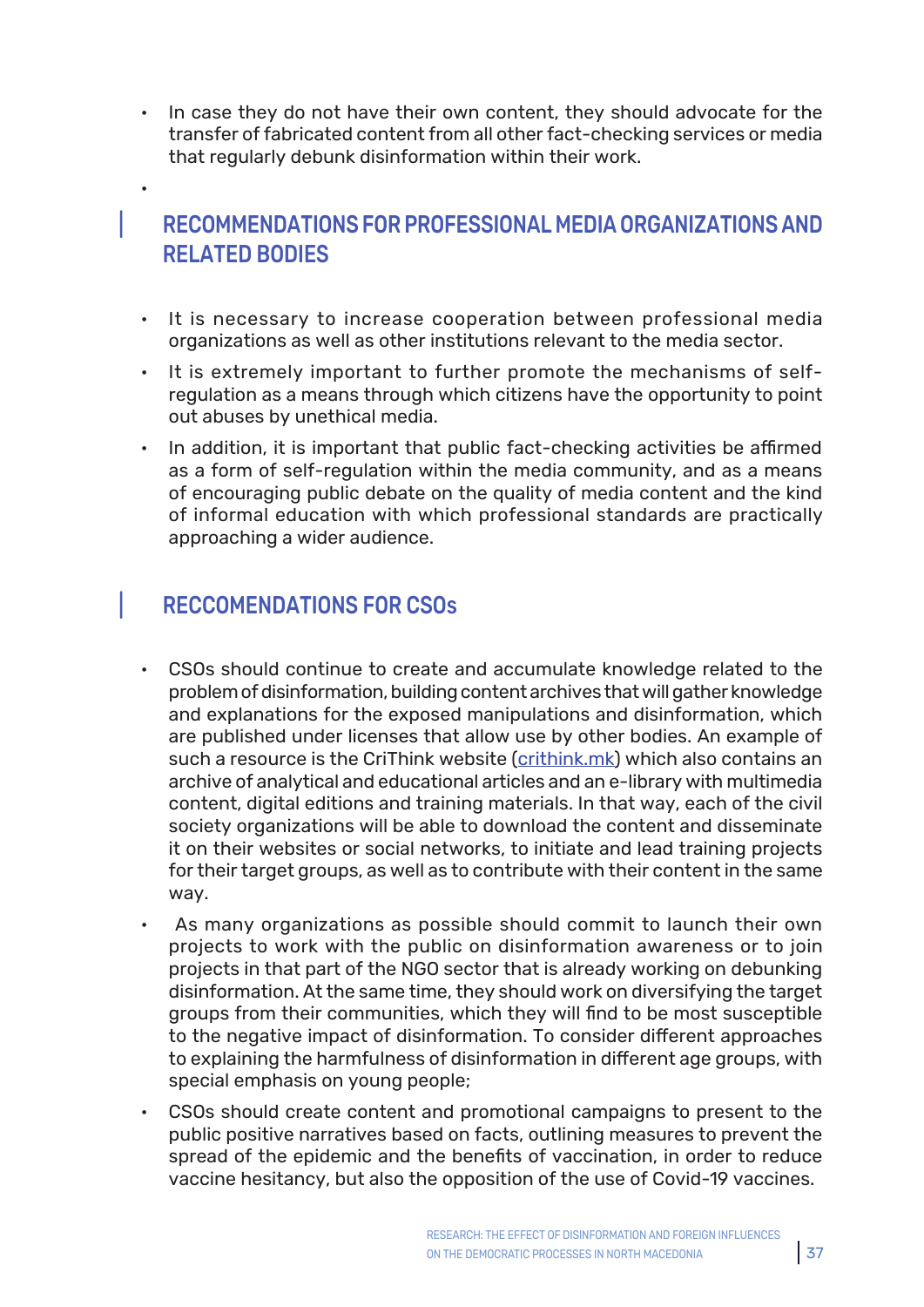- More local and grassroots CSOs need to be involved in efforts to increase media literacy and critical thinking in their communities at all levels: through curricula that they create independently or in collaboration with academia, specifically developed to combat disinformation about Covid-19, citing the current practice of fact-checkers in the country.
- CSOs working in the field of media literacy and fact checking will increase their influence and opportunities for cooperation by joining the national Media Literacy Network and regional or international networks designed to combat disinformation.
- CSOs should begin with lobbying and advocacy activities in order to increase the support of public and state institutions in the fight against disinformation and the strengthening of media literacy and strengthening critical thinking. In addition, there should be efforts of relevant state bodies (prosecution, judiciary) to enforce relevant laws against impunity, and for the government to continue to develop and implement public policy documents, starting with the second part of the Action Plan to resolutely combat disinformation.